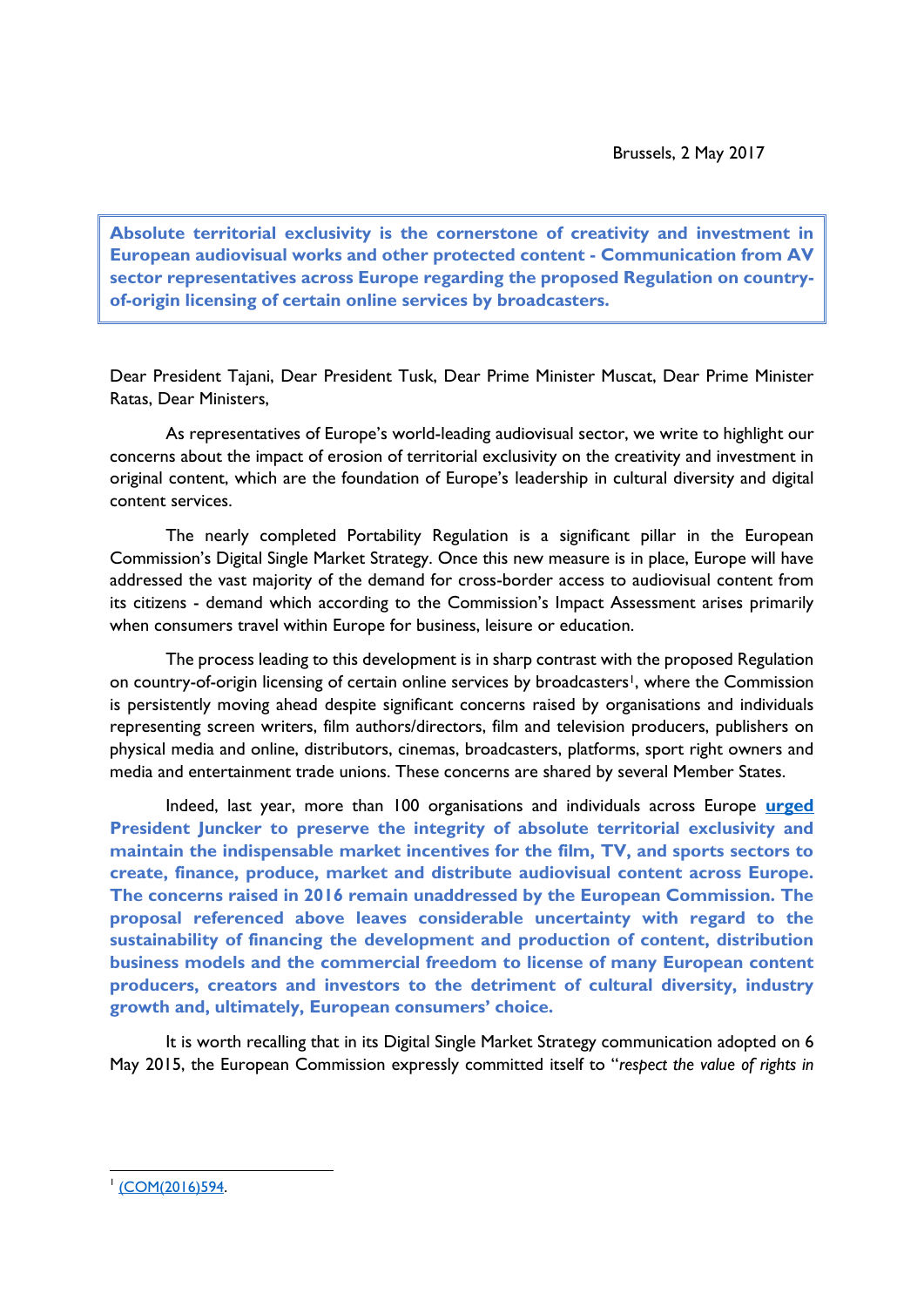*the audiovisual sector*". We commend the French and Spanish Governments in coming together in their communication of 20 February 2017<sup>2</sup> to uphold the critical value of territorial exclusivity.

The proposed Regulation on country-of-origin licensing of certain online services by broadcasters – based on legacy legislation devised more than two decades ago for a specific technology (satellite) – does not preserve territorial exclusivity with respect to the licensing of audiovisual content. Rather, it will severely erode territorial exclusivity as it would artificially allow certain online TV services such as catch-up TV and simulcasting to become accessible in all Member States on the basis of a single copyright license agreed between a producer and a TV broadcaster in one Member State. The default rule set out in the proposed Regulation amounts to "*buy a license for one Member State, get the rest of the EU for free*." This has a negative impact on the value of rights in the various distribution channels and territories.

**The Commission's assertion, despite the shortcomings of its Impact Assessment, that the proposed Regulation will only provide for a default rule which private parties would be free to contract around is unfortunately an empty promise**. It is highly questionable whether right holders will have the necessary bargaining power to obtain an opt-out from the application of country-of origin licensing. In addition, there is a fundamental interaction between this proposal and the ongoing DG Competition investigation into absolute territorial exclusivity provisions in contracts for the distribution of audiovisual content, as well as DG Competition's e-commerce sector enquiry. The Commission itself has recently publicly acknowledged this link in several instances, while denying it in other fora. Our concern is that the proposed Regulation's assurances of commercial freedom to license content is a hollow assertion, especially when DG Competition appears determined to erode this very commercial freedom to license.

Our sector's concerns are now exacerbated by amendments from some Members of the European Parliament that would further broaden the scope and deepen the severe harm that the proposed Regulation would cause to the film and audiovisual sector in Europe.

Our industry continues to embrace opportunities provided by new technology and improved connectivity in the digital age to meet consumer demand for choice, quality and diversity. As a result, there are a growing number of online audiovisual services available in Europe delivering high quality content to millions of viewers in a manner that caters for culturally and linguistically distinct local audiences. Put simply, consumers have more access to more content, in more ways and on more devices than ever before and this growth will continue. At the same time, the ability to recoup development, production, marketing and distribution costs are challenged both as a result of changes in consumption patterns and ongoing illegal access and services.

We would like to recall that our collective sectors employ more than 1,000,000 people across the EU, generate more than €97bn a year and offer culturally diverse, high-quality content and entertainment on more than 3,000 VOD services available to European citizens<sup>3</sup>.

**We strongly advise against measures that further threaten cultural diversity, growth and sustainable jobs for creative talent and skilled workers, as well as future investments in the audiovisual sector in Europe.**

 2 [Joint Declaration](http://www.ambafrance-es.org/XXVe-Sommet-franco-espagnol-Malaga-20-fevrier-2017) of the French Republic and Kingdom of Spain on: A European Strategy for Culture in the Digital Age and in the context of the reform of Intellectual Property, 20 February 2017 (Malaga).

<sup>&</sup>lt;sup>3</sup> [O&O/Oxera: The impact of cross-border access to audiovisual content on EU consumers \(2016\).](http://www.oxera.com/Latest-Thinking/Publications/Reports/2016/The-impact-of-cross-border-access-to-audiovisual-c.aspx)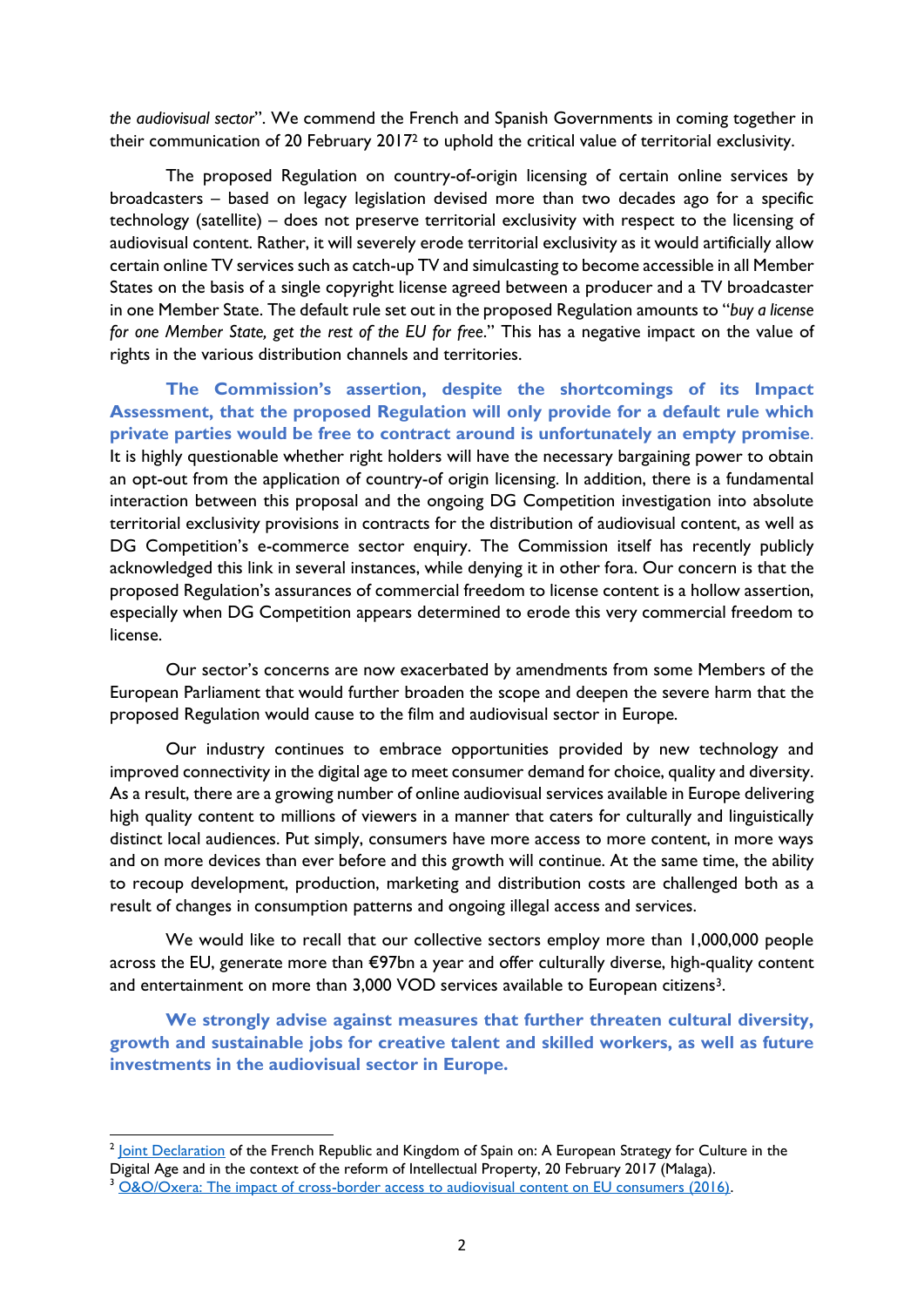At this critical stage of the legislative process, and in light of the requirements of the Better Legislation Guidelines, we therefore respectfully urge the European Parliament and the Council of the European Union to reject and abandon the Commission's proposed application of country-oforigin licensing which undermines the entire audiovisual eco-system in Europe.

We thank you for your consideration.

Yours sincerely.

CC: President Juncker, President of the European Commission

CC: Permanent and Deputy Permanent Representatives of the Members States to the EU

CC: Chairs of political groups in the European Parliament

CC: Rapporteurs and shadow rapporteurs in the JURI, IMCO, CULT, and ITRE committees in the European Parliament

CC: Participants to the Competitiveness Council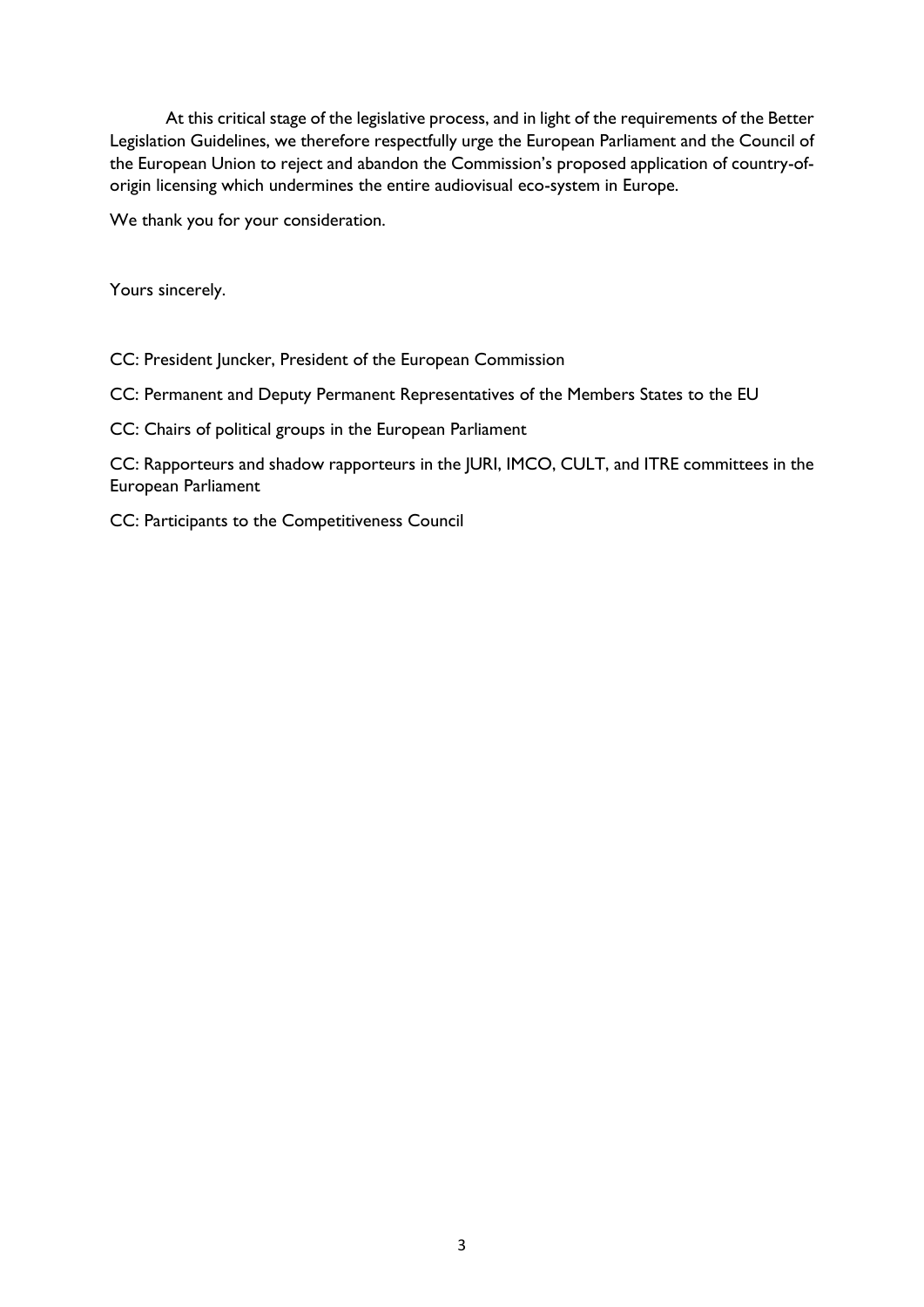## *The geographical coverage of the letter*



*In blue, the 28 EU Member States, in yellow additional European countries.*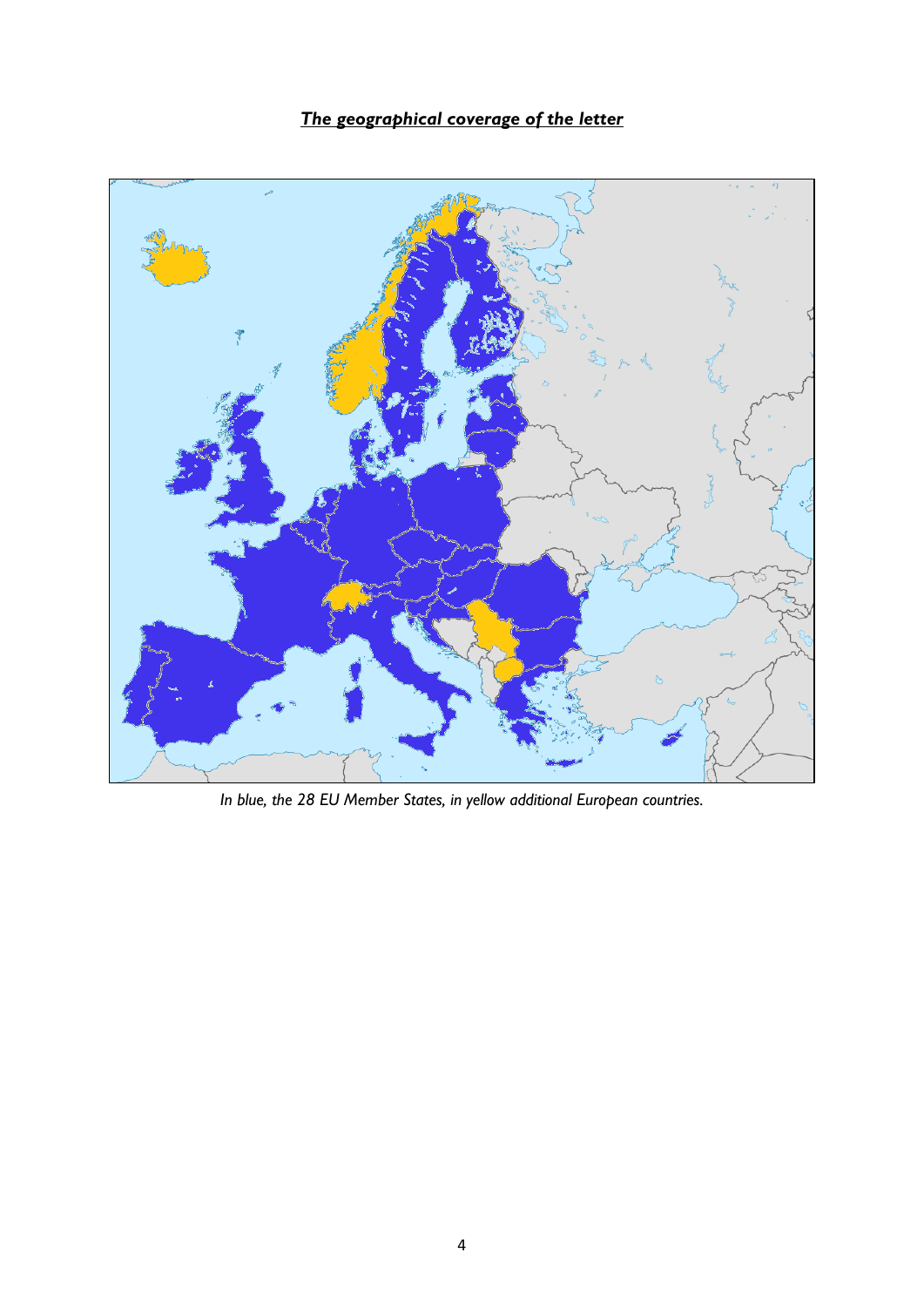## *411 signatories in alphabetical order by name / organisation / company*

| Tamara Babun                                                                            |                       |
|-----------------------------------------------------------------------------------------|-----------------------|
| Independent producer                                                                    | Croatia               |
| <b>Tudor Giurgiu</b>                                                                    |                       |
| Independent director                                                                    | Romania               |
| <b>Laurence Gornall</b>                                                                 |                       |
| Independent distributor                                                                 | <b>United Kingdom</b> |
| <b>Reinhard Klooss</b>                                                                  |                       |
| Author, Producer, Director                                                              | Germany               |
| Gudrun Ruzicková-Steiner                                                                |                       |
| Producer                                                                                | Germany               |
| <b>Kamran Sardan Khan</b>                                                               |                       |
| Independent producer                                                                    | Germany               |
| Vanja Sremac                                                                            |                       |
| Independent producer                                                                    | Croatia               |
| <b>100autori</b>                                                                        |                       |
| Stefano Sardo, President                                                                | Italy                 |
| 23/5 Filmproduktion GmbH                                                                |                       |
| Britta Knöller, Producer & Managing Partner<br>Hans-Christian Schmid, Author & Producer | Germany               |
| <b>27 Films Production</b>                                                              |                       |
| Oliver Damian, Producer & Managing Director                                             | Germany               |
| <b>3D2D</b>                                                                             |                       |
| Lado Skorin, CEO                                                                        | Croatia               |
| <b>A Contracorriente Films</b>                                                          |                       |
| Adolfo Blanco, Founder & CEO<br>Eduardo Escudero, Partner & Legal Representative        | Spain                 |
| <b>A Private view</b>                                                                   |                       |
| Dries Phlypo, CEO & Producer                                                            | Belgium               |
| <b>Abbey Home Media</b>                                                                 |                       |
| Anne Miles, Managing Director                                                           | <b>United Kingdom</b> |
| <b>Ad Vitam Distribution</b>                                                            |                       |
| Pierre-François Piet, CFO<br>Arthur Hallereau, Head of Marketing                        | France                |
| Aerofilms s.r.o.                                                                        |                       |
| Radim Habartik, Head of Finance                                                         | <b>Czech Republic</b> |
| AG Kino - Gilde deutscher Filmkunsttheater e.V.                                         |                       |
| Christian Bräuer, Chairman                                                              | Germany               |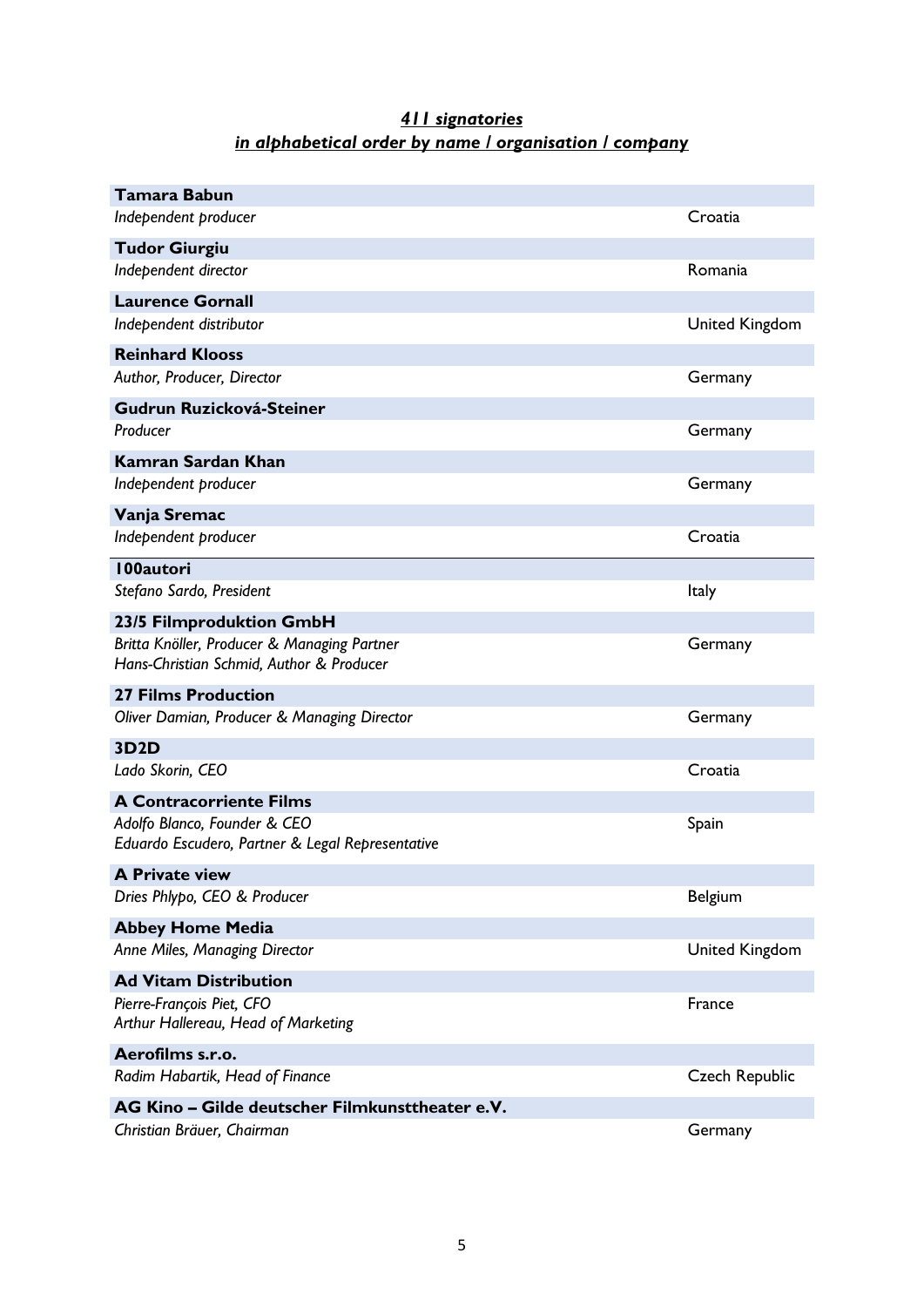| Agence Nationale de Gestion des Œuvres Audiovisuelles (ANGOA)                       |                        |
|-------------------------------------------------------------------------------------|------------------------|
| Idzard Van der Puyl, Délégué Général                                                | France                 |
| Agora Films sàrl                                                                    |                        |
| Laurent Dutoit, CEO                                                                 | Switzerland            |
| <b>Alambique</b>                                                                    |                        |
| Luis Apolinario, Manager                                                            | Portugal               |
| <b>Alamode Filmdistribution oHG</b>                                                 |                        |
| Fabien Arseguel, CEO & Partner                                                      |                        |
| Tobias Lehmann, Managing Director                                                   | Germany                |
| Alexandra Film & Fork Film Animation Studio                                         |                        |
| Marianne Ostrat, Producer                                                           | Estonia                |
| Allianz Deutscher Produzenten - Film & Fernsehen                                    |                        |
| Alexander Thies, Chairman                                                           | Germany                |
| Uli Aselmann, Chairman of Cinema Board Section                                      |                        |
| Mathias Schwarz, Director of International, Service & Law - Head of Section, Cinema |                        |
| and Animation                                                                       |                        |
| <b>Amazing Production</b>                                                           |                        |
| Petra Ondřejková, CEO                                                               | <b>Czech Republic</b>  |
| <b>AMC Europe / Odeon Cinemas Group</b>                                             |                        |
| Mark Way, President & Managing Director                                             | <b>United Kingdom</b>  |
| <b>AMOUR FOU Vienna GmbH &amp; AMOUR FOU Luxembourg</b>                             |                        |
| Alexander Dumreicher-Ivanceanu, Producer & Managing Director                        | Austria &              |
| Bady Minck, Producer & Managing Director                                            | Luxembourg             |
| <b>Amrion</b>                                                                       |                        |
| Riina Sildos, Producer                                                              | Estonia                |
| <b>Amstelfilm</b>                                                                   |                        |
| Fleur Dopheide, Marketing & PR Manager                                              | <b>The Netherlands</b> |
| <b>Angel Films A/S</b>                                                              |                        |
| Peter Sølvsten Thomsen, Head of Distribution                                        | Denmark                |
| <b>Animation Europe</b>                                                             |                        |
| Philippe Alessandri, President                                                      | France                 |
| <b>Animation People</b>                                                             |                        |
| Michal Podhradský, Partner                                                          | <b>Czech Republic</b>  |
| <b>Arena Film</b>                                                                   |                        |
| Ulrik Bolt Jorgensen, CEO & Producer                                                | Denmark                |
| <b>ARP Sélection</b>                                                                |                        |
| Eric Vicente, Acquisitions Consultant                                               | France                 |
| <b>Arrow Film Distributors</b>                                                      |                        |
| Alex Agran, CEO                                                                     | <b>United Kingdom</b>  |
| Ars séptima                                                                         |                        |
| Lidija Ivanda, CEO & Producer                                                       | Croatia                |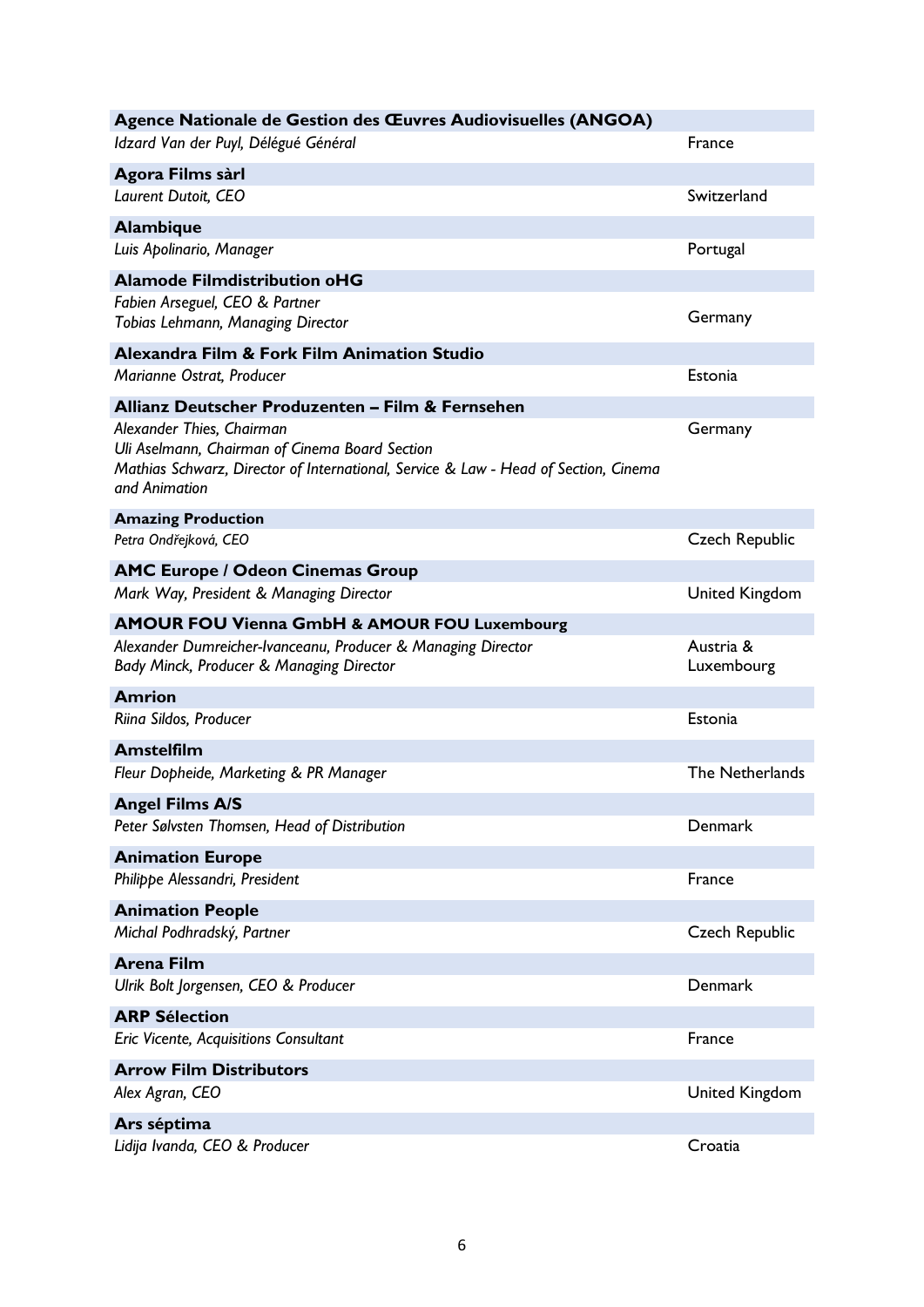| <b>Arsenal Filmverleih GmbH</b>                                                                                         |                       |
|-------------------------------------------------------------------------------------------------------------------------|-----------------------|
| Egon Nieser, Head of Distribution                                                                                       | Germany               |
| <b>Art Fest Ltd</b>                                                                                                     |                       |
| Mira Staleva, Managing Director                                                                                         | <b>Bulgaria</b>       |
| <b>Artbox</b>                                                                                                           |                       |
| Kestutis Drazdauskas, Producer                                                                                          | Lithuania             |
| <b>Arthaus - Stiftelsen for filmkunst</b>                                                                               |                       |
| Svend Bolstad Jensen, CEO                                                                                               | Norway                |
| Asociace animovaného filmu / Association of Czech Animation                                                             |                       |
| Michal Podhradský, Chairman                                                                                             | Czech Republic        |
| Asociace producentů v audiovizi / Audiovisual Producers Association                                                     |                       |
| Vratislav Šlajer, Chairman of the Board                                                                                 | <b>Czech Republic</b> |
| Asociación de Distribuidores Independientes Cinematográficos (ADICINE)                                                  |                       |
| Miguel Morales, President                                                                                               | Spain                 |
| Asociación Estatal de Cine (AEC)                                                                                        |                       |
| Francisco Ramos, President                                                                                              | Spain                 |
| Asociación Madrileña Audiovisual (AMA)                                                                                  |                       |
| Puy Oria, President                                                                                                     | Spain                 |
| Associação de Produtores de Cinema e Audiovisual (APCA)                                                                 |                       |
| Pandora Da Cunha Telles, Producer                                                                                       | Portugal              |
| <b>Association Belge des Distributeurs de Films (ABDF/VFDB)</b>                                                         |                       |
| Anny Schmit, General Manager, Distribution Benelux Belga Films                                                          | Belgium               |
| Alexander Vandeputte, Co-CEO, Lumière Publishing<br>Maud Van de Velde, Managing Director, 20th Century Fox Film Belgium |                       |
| Association Cinématographique Suisse (SKV - ACS)                                                                        |                       |
| Edna Epelbaum, President                                                                                                | Switzerland           |
| Association des Producteurs Indépendants (API)                                                                          |                       |
| Hortense de Labriffe, Secretary General                                                                                 | France                |
| <b>Association of Authors' Agents</b>                                                                                   |                       |
| Gordon Wise, Chairman                                                                                                   | <b>United Kingdom</b> |
| <b>Association of Commercial Television in Europe (ACT)</b>                                                             |                       |
| Grégoire Polad, Director General                                                                                        |                       |
| <b>Association of Greek Independent Audiovisual Producers (SAPOE)</b>                                                   |                       |
| Panos Papahatzis, President                                                                                             | Greece                |
| Associazione Nazionale Esercenti Cinema (ANEC)                                                                          |                       |
| Luigi Cuciniello, President                                                                                             | <b>Italy</b>          |
| Associazione Nazionale Industrie Cinematografiche Audiovisive Multimediali (ANICA)                                      |                       |
| Francesco Rutelli, President                                                                                            | Italy                 |
| <b>Associazione Produttori Televisivi (APT)</b>                                                                         |                       |
| Chiara Sbarigia, General Director                                                                                       | <b>Italy</b>          |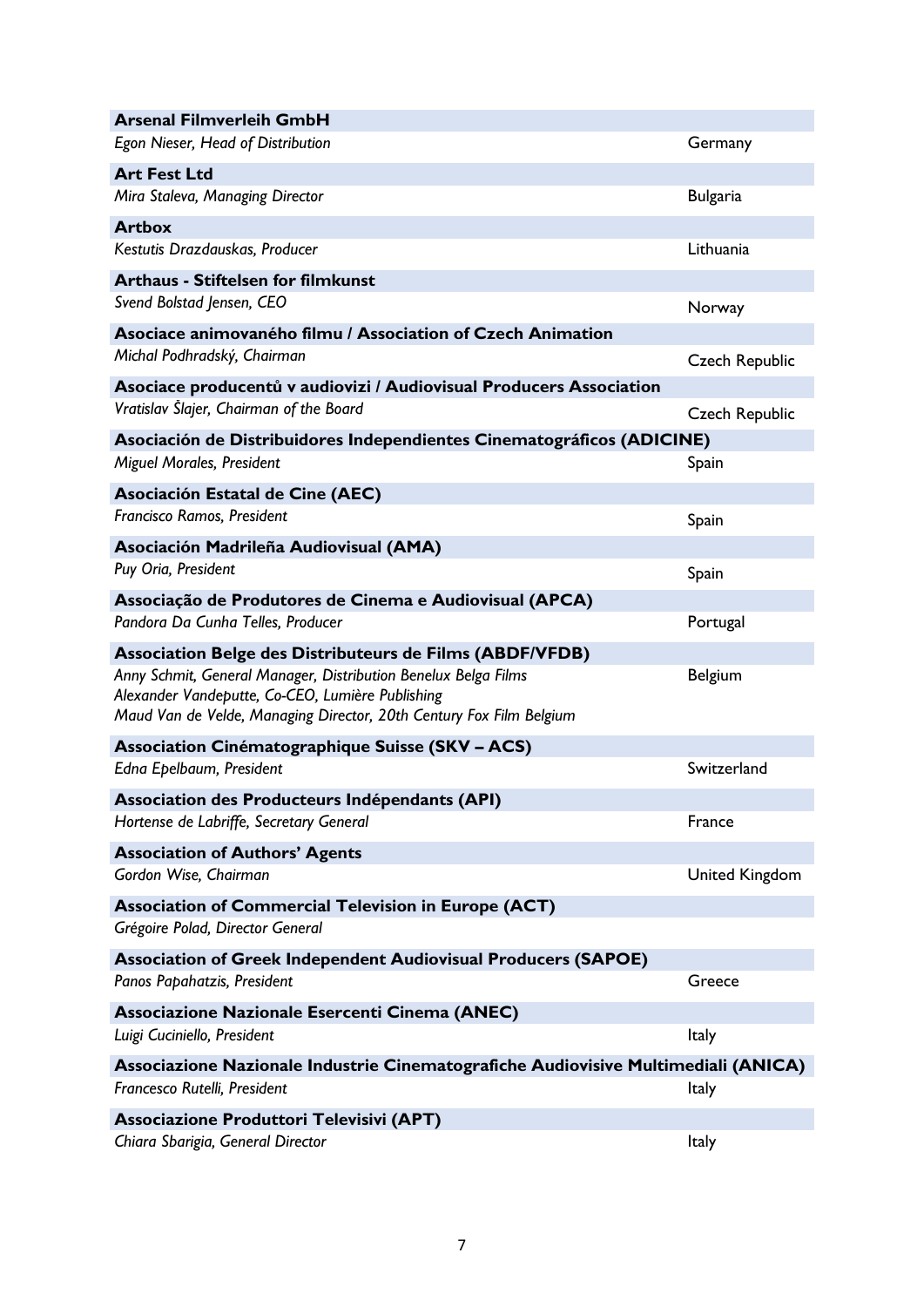| <b>Atipica Films</b>                                                  |                         |
|-----------------------------------------------------------------------|-------------------------|
| Jose Antonio Félez, Producer                                          | Spain                   |
| <b>Atresmedia Cine</b>                                                |                         |
| Mercedes Gamero Hoyos, Managing Director                              | Spain                   |
| <b>Autlook Filmsales</b>                                              |                         |
| Salma Abdalla, CEO                                                    | Austria                 |
| <b>Avalon DA</b>                                                      |                         |
| Stefan Schmitz, Partner                                               | Spain                   |
| Enrique Costa Rios, Distributor                                       |                         |
| <b>Avanti Film AB</b>                                                 |                         |
| Charlotta Denward, CEO                                                | Sweden                  |
| <b>Aya Distribution</b>                                               |                         |
| Justine Atkinson, Director                                            | <b>United Kingdom</b>   |
| <b>B&amp;T Film GmbH</b>                                              |                         |
| Rudi Teichmann, CEO & Producer                                        | Germany                 |
| <b>BAC Cinema</b>                                                     |                         |
| David Grumbach, CEO                                                   | Luxembourg              |
|                                                                       |                         |
| <b>BAC FILMS DISTRIBUTION</b><br>Véronique Crasset, Business Affairs  | France                  |
|                                                                       |                         |
| <b>Be for Films</b>                                                   |                         |
|                                                                       |                         |
| Pamela Leu, CEO                                                       | Belgium                 |
| BEA Video – Representing the video industry in Belgium and Luxembourg |                         |
| Olivier Maeterlinck, General Manager                                  | Belgium &<br>Luxembourg |
| <b>BIM Distribuzione</b>                                              |                         |
| Antonio Medici, CEO                                                   | Italy                   |
|                                                                       |                         |
| <b>Bionaut</b><br>Vratislav Šlajer, General Manager                   | <b>Czech Republic</b>   |
| Blue Sky Film Distributor, a.s.                                       |                         |
| Josef Barák, Proxy                                                    | <b>Czech Republic</b>   |
| <b>Blue Swan Entertainment</b>                                        |                         |
| Riccardo Magnoni, CEO                                                 | Italy                   |
| <b>Bohemia Motion Pictures, a.s.</b>                                  |                         |
| Ester Honysová, Chairman of the Board                                 | <b>Czech Republic</b>   |
| <b>Bombay Berlin Filmproduktion</b>                                   |                         |
| Katharina Suckale, Producer                                           | Germany                 |
| <b>Bonne Pioche Production</b>                                        |                         |
| Pascal Guerrin, Managing Director                                     | France                  |
| Bontonfilm, a.s.                                                      |                         |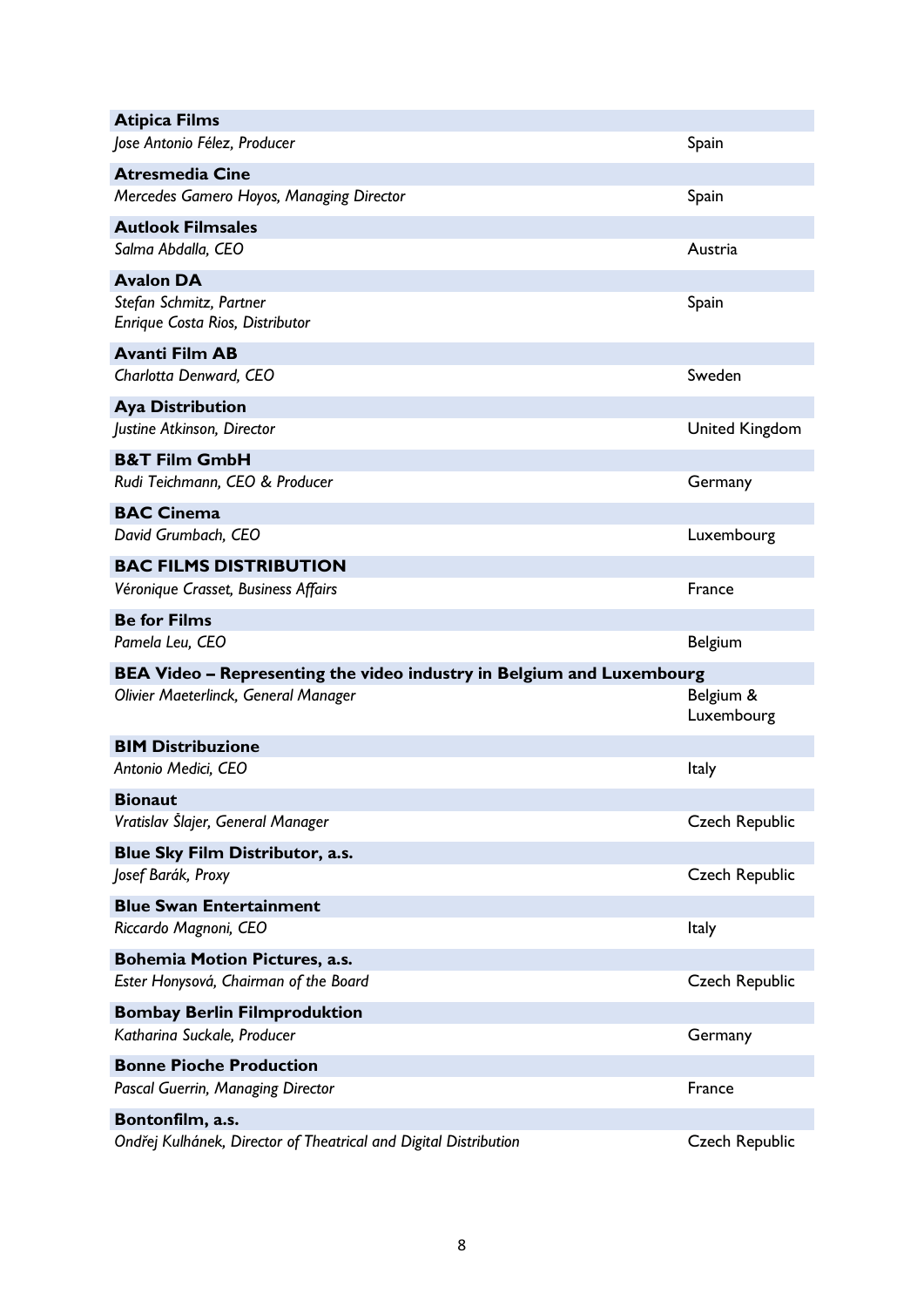| <b>Brand New Content AB</b>                                                                    |                       |
|------------------------------------------------------------------------------------------------|-----------------------|
| Anders Sundberg, CEO                                                                           | Sweden                |
| <b>B-Reel films AB</b>                                                                         |                       |
| Fredrik Heinig, CEO                                                                            | Sweden                |
| <b>Bright Moving Pictures AB</b>                                                               |                       |
| Börje Hansson, Managing Director                                                               | Sweden                |
| <b>British Association for Screen Entertainment (BASE)</b>                                     |                       |
| Robert Price, Chairman                                                                         | <b>United Kingdom</b> |
|                                                                                                |                       |
| <b>British Film Institute (BFI)</b><br>Amanda Nevill, CEO                                      | <b>United Kingdom</b> |
|                                                                                                |                       |
| Broadcasting, Entertainment, Communications and Theatre Union (BECTU)<br>Gerry Morrissey, Head | <b>United Kingdom</b> |
|                                                                                                |                       |
| <b>Bundesverband Audiovisuelle Medien e.V. (BVV)</b>                                           |                       |
| Joachim Birr, Executive Member of the Board                                                    | Germany               |
| <b>Calach Films</b>                                                                            |                       |
| Jesus Gonzalez, Managing Director                                                              | Luxembourg            |
| Caligari Film - und Fernsehproduktions GmbH                                                    |                       |
| Gabriele M. Walther, Founder & Managing Director                                               | Germany               |
| <b>Camera Film</b>                                                                             |                       |
| Kim Foss, CEO                                                                                  | Denmark               |
| <b>Caviar Brussels</b>                                                                         |                       |
| Bo De Group, Head of Film                                                                      | Belgium               |
| Česká filmová komora (Czech Film Chamber)                                                      |                       |
| Kateřina Weissová, Chairman of the Board                                                       | <b>Czech Republic</b> |
| <b>C-Films GmbH</b>                                                                            |                       |
| Benjamin Seikel, Producer                                                                      | Germany               |
| <b>CG Entertainment srl</b>                                                                    |                       |
| Lorenzo Ferrari Ardicini, President                                                            | Italy                 |
| <b>Cherry Pickers Filmdistributie</b>                                                          |                       |
| Huub Roelvink, Owner & Managing Director                                                       | The Netherlands       |
| David van Marlen, Sales & Logistics                                                            |                       |
| <b>Chouchkov Brothers</b>                                                                      |                       |
| Boris Chouchkov, Producer                                                                      | <b>Bulgaria</b>       |
| <b>Christian Wagner Film</b>                                                                   |                       |
| Christian Wagner, Author, Director & Producer                                                  | Germany               |
| Cinéart Nederland B.V.                                                                         |                       |
| Annette Wichmann, Sales Manager TV & New Media                                                 | The Netherlands       |
|                                                                                                |                       |
| Cinéart, Belgium & Luxembourg<br>Stephan De Potter, Co-CEO                                     | Belgium &             |
| Bruno Parent, Marketing Manager                                                                | Luxembourg            |
| Arnaud de Haan, Sales Manager                                                                  |                       |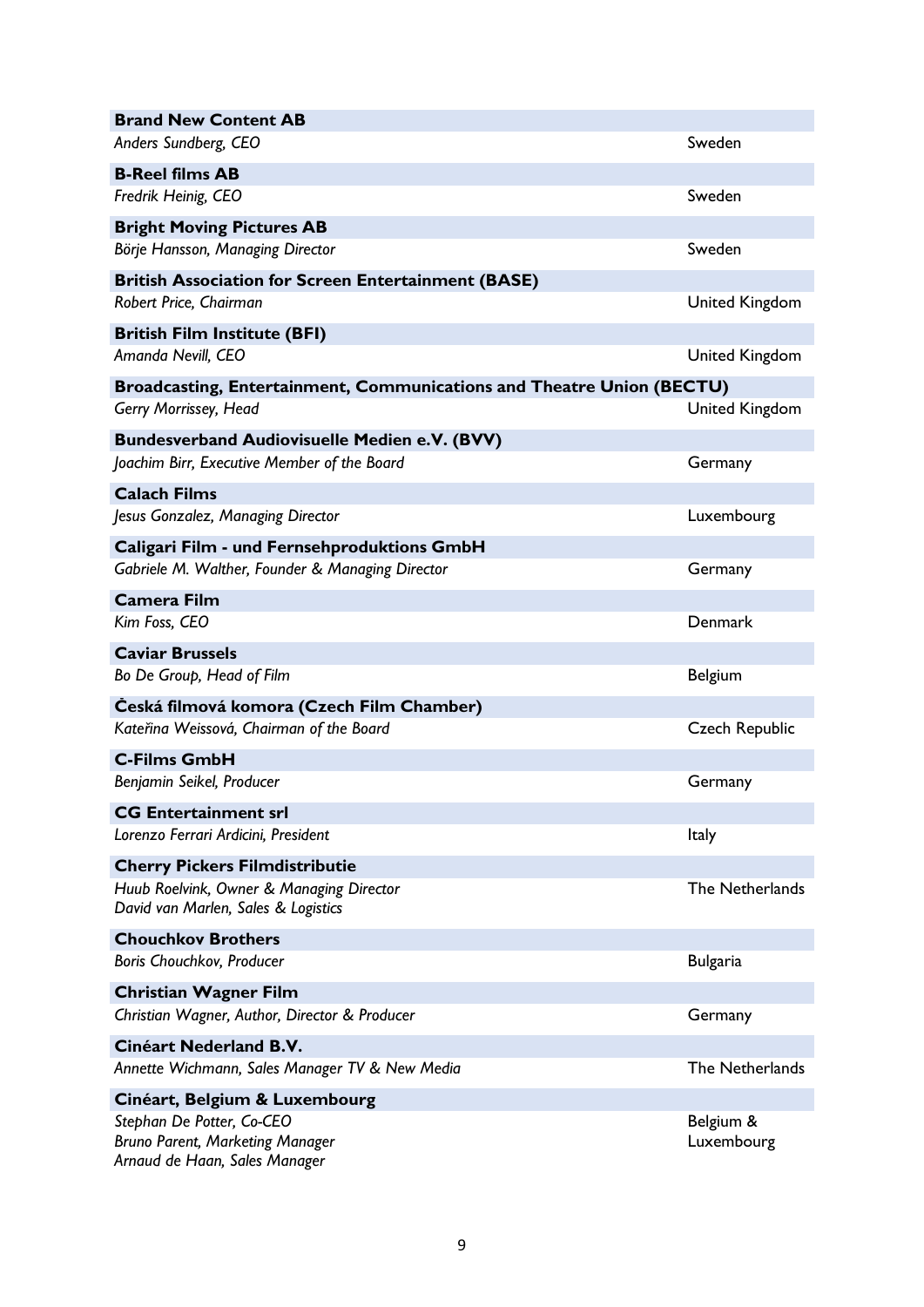| <b>CinéFile</b>                                                                                                                          |                              |
|------------------------------------------------------------------------------------------------------------------------------------------|------------------------------|
| <b>Richard Mowe, Director</b><br>Allison Gardner, Director                                                                               | <b>United Kingdom</b>        |
| Cinehollywood srl                                                                                                                        |                              |
| Roberto Cepparo, CEO                                                                                                                     | <b>Italy</b>                 |
| <b>Cinelatino ARCALT Rencontres de Toulouse</b><br>Francis Saint-Dizier, President<br>Eva Morsch Kihn, Coordination of the Programmation | France                       |
| <b>Cinema Delicatessen</b>                                                                                                               |                              |
| Anne Vierhout, Managing Director                                                                                                         | The Netherlands              |
| <b>Cinema Mondo</b>                                                                                                                      |                              |
| Mika Siltala, CEO & Owner<br>Ville Purjo, Marketing Manager                                                                              | Finland                      |
| <b>Cinemanse</b>                                                                                                                         |                              |
| Hanna Lajunen, Distribution Director                                                                                                     | Finland                      |
| Cinemart, a.s.                                                                                                                           |                              |
| Aleš Tříska, Member of the Board<br>Aleš Danielis, Member of the Board<br>Marek Jeníček, Member of the Board                             | Czech Republic<br>& Slovakia |
| <b>Cinemien / ABC Distribution Rights B.V.</b>                                                                                           |                              |
| <b>Babette Wijntjes, CEO</b><br>Adriënne van den Berg, Sales manager - Digital / TV                                                      | <b>The Netherlands</b>       |
| Cineplex Deutschland GmbH & Co. KG                                                                                                       |                              |
| Kim Ludolf Koch, Managing Director                                                                                                       | Germany                      |
| <b>Cineplexx International GmbH</b>                                                                                                      |                              |
| Christof Papousek, CFO & Co-Owner                                                                                                        | Austria                      |
| Cinevital AG, Cinepel SA, Cinemont SA, Quinnie Ltd                                                                                       |                              |
| Edna Epelbaum, CEO                                                                                                                       | Switzerland                  |
| <b>Cineworx GmbH</b>                                                                                                                     |                              |
| Pascal Traechslin, CEO<br>Sara Hesse, Head of Distribution                                                                               | Switzerland                  |
| <b>Cite Films</b>                                                                                                                        |                              |
| Raphael Berdugo, Producer                                                                                                                | <b>France</b>                |
| <b>Claussen+Putz Filmproduktion GmbH</b><br>Uli Putz & Jakob Claussen, Producers                                                         | Germany                      |
| CMS Cinema Management Services GmbH & Co. KG                                                                                             |                              |
| Oliver Fock & Stephan Lehmann, Managing Directors                                                                                        | Germany                      |
| <b>Coccinelle Film Placement</b>                                                                                                         |                              |
| Francesca Breccia, Owner                                                                                                                 | Italy                        |
| <b>Cofiloisirs, Film Finance Solutions</b>                                                                                               |                              |
| Dominique Malet & Jean-Baptiste Souchier, CEOs                                                                                           | France                       |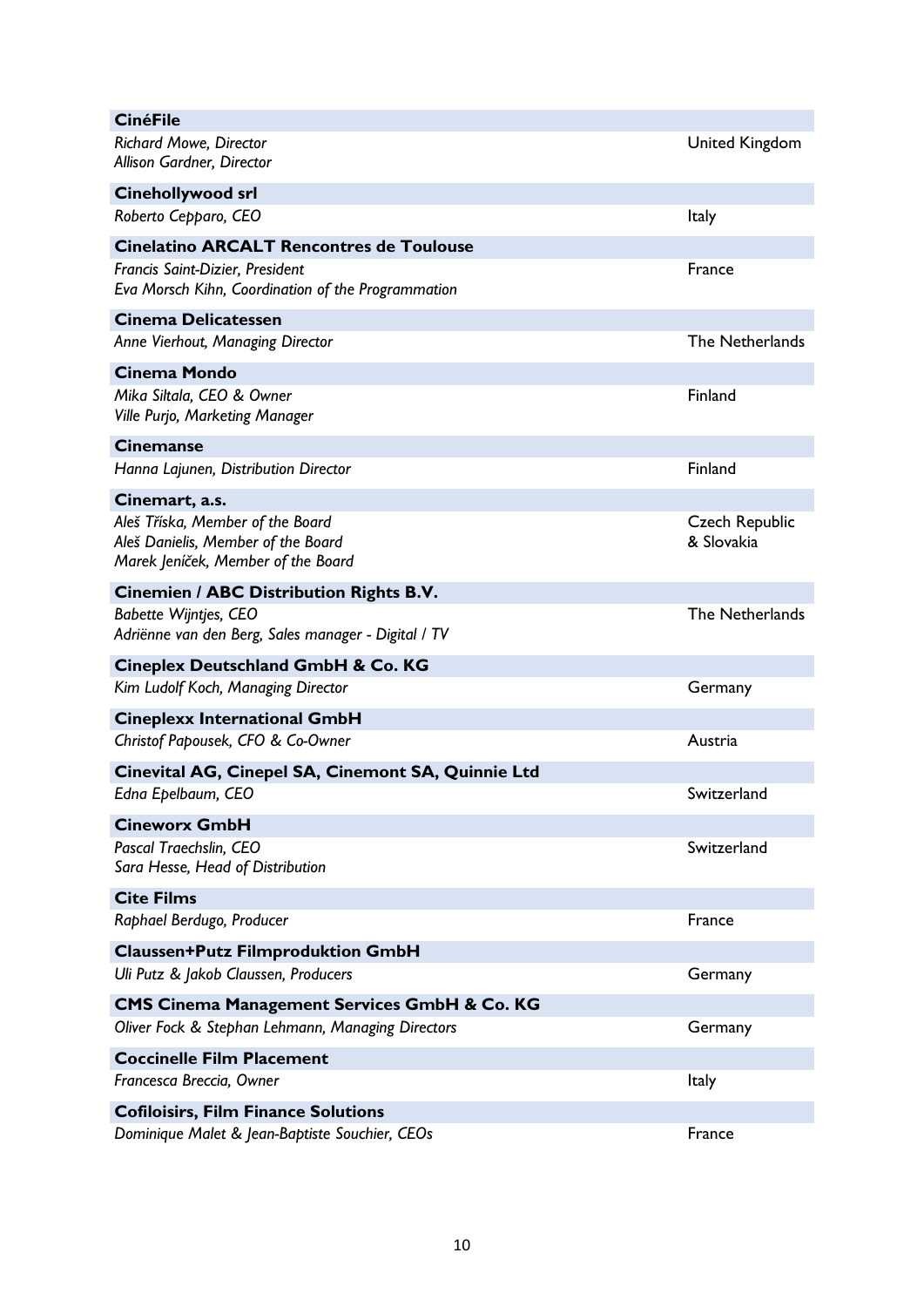| <b>Colorado Film</b><br>Alessandro Usai, Producer                   |                       |
|---------------------------------------------------------------------|-----------------------|
|                                                                     | Italy                 |
| <b>Constantin Film AG</b>                                           |                       |
| Martin Moszkowicz, Chairman                                         | Germany               |
| <b>Content Provider</b>                                             |                       |
| Katrin Laur, Producer & Director                                    | Estonia               |
| <b>Continental Film d.o.o.</b>                                      |                       |
| Robert Berberih, Managing Director                                  | Croatia               |
| <b>Cornelsen Films</b>                                              |                       |
| Christopher Cornlesen, Producer                                     | Germany               |
| <b>Crazy Film GmbH</b>                                              |                       |
| Phillipp Weinges, Managing Director                                 | Germany               |
| <b>Croatian Association of Independent Producers (HDNP)</b>         |                       |
| Dario Vince, President                                              | Croatia               |
| <b>Croatian Producers Association (HRUP)</b>                        |                       |
| Boris T. Matić, President                                           | Croatia               |
| <b>Curzon Artificial Eye</b>                                        |                       |
| Joseph Kreczak, Theatrical Sales Executive                          | <b>United Kingdom</b> |
| Jonathon Perchal, Head of Legal and Business Affairs                |                       |
| Cypriot Association for the Protection of Audiovisual Works (CAPAW) |                       |
| Kostas Triantafyllides, Chairman                                    | Cyprus                |
| Daniel Zuta Filmproduktion                                          |                       |
| Daniel Zuta, Producer                                               | Germany               |
| Danish Video Association (DVA)                                      |                       |
| Paw Borregaard, President                                           | Denmark               |
| Danske Biografer                                                    |                       |
| Kim Pedersen, CEO                                                   | Denmark               |
| De Filistijnen                                                      |                       |
| Bruno Wyndaele, CEO                                                 | <b>Belgium</b>        |
| <b>DeMENSEN</b>                                                     |                       |
| Maurits Lemmens & Raf Uten, Co-CEOs                                 | Belgium               |
| Deutsche Akademie für Fernsehen e.V.                                |                       |
| Gerhardt Schmidt, President                                         | Germany               |
| Deutsche Filmakademie e.V.                                          |                       |
| Anne Leppin, Managing Director                                      | Germany               |
| <b>DFL Deutsche Fussball Liga GmbH</b>                              |                       |
| Dr. Holger Blask, Director Audiovisual Rights                       | Germany               |
| Diaphana                                                            |                       |
| Michel Saint-Jean, President                                        | France                |
| Dogwoof                                                             |                       |
|                                                                     |                       |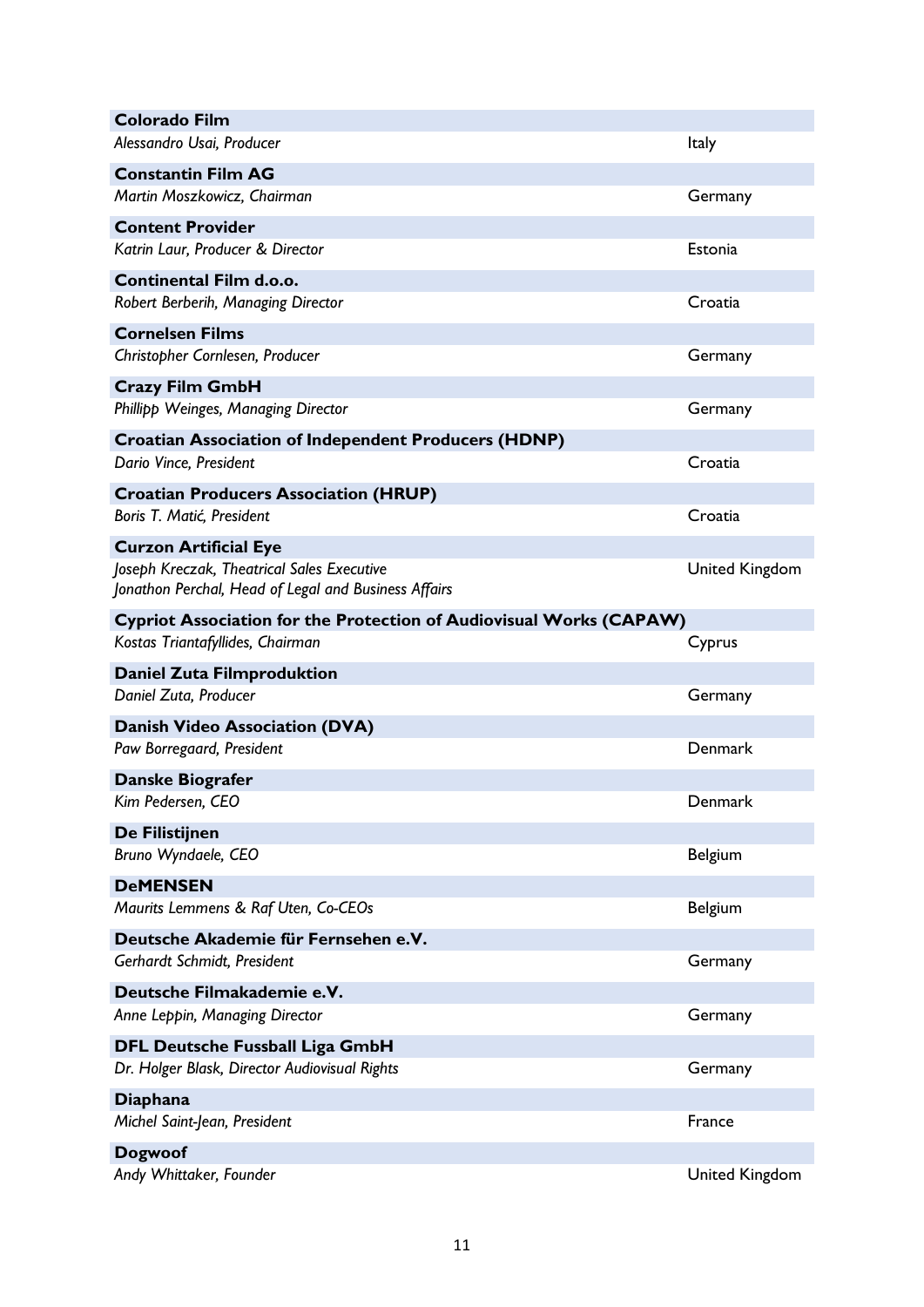| DOR FILM Produktionsgesellschaft M.B.H.                                                 |                       |
|-----------------------------------------------------------------------------------------|-----------------------|
| Daniel Krausz, President                                                                | Austria               |
| <b>Dramedy Productions</b>                                                              |                       |
| Filip Bobinski, CEO                                                                     | <b>Czech Republic</b> |
| <b>Dreambeliever Pictures Film Produktion GmbH</b>                                      |                       |
| Johannes Funke, Producer                                                                | Germany               |
| <b>Drei-freunde Filmverleih</b>                                                         |                       |
| Andreas Baumann, General Manager Marketing & Distribution                               | Germany               |
| <b>Duplas Avelca</b>                                                                    |                       |
| Sergio Moretti, CEO                                                                     | Italy                 |
| EastWest-Filmdistribution GmbH                                                          |                       |
| Alexander Wieser, CEO & Co-Founder<br>Yannick Rudynski, Sales and Acquisition Executive | Austria               |
| <b>Egmont</b>                                                                           |                       |
| Steffen Kragh, President & CEO                                                          | Denmark               |
| <b>Element Pictures</b>                                                                 |                       |
| Andrew Lowe, Company Director                                                           | Ireland               |
| <b>Ellipsis Media International srl</b>                                                 |                       |
| Flavio Donnini, Managing Director                                                       | <b>Italy</b>          |
| <b>Empresas Audiovisuales Españolas (EMPAE)</b>                                         |                       |
| Salvador Sepulveda, President                                                           | Spain                 |
| <b>Enforfilm</b>                                                                        |                       |
| Jiří Konečný, Partner                                                                   | <b>Czech Republic</b> |
| <b>English Cinema Haydn</b>                                                             |                       |
| Christian Dörfler, Managing Director                                                    | Austria               |
| <b>Entertainment Retailers Association</b>                                              |                       |
| Kim Bayley, Chief Executive                                                             | United Kingdom        |
| eOne Films                                                                              |                       |
| Jorge Vázquez, Managing Director                                                        | Spain                 |
| <b>Epicentre Films</b>                                                                  |                       |
| Daniel Chabannes, CEO<br>Corentin Senechal, Director of Finance                         | France                |
| <b>EPOE Company for protection of audiovisual works</b>                                 |                       |
| George Mihos, Director                                                                  | Greece                |
| Epo-film produktionsges.m.b.h.                                                          |                       |
| Jakob Pochlatko, Managing Director                                                      | Austria               |
| <b>Equinox Productions</b>                                                              |                       |
| Nick Rollinger, Managing Director                                                       | Luxembourg            |
| <b>Estinfilm</b>                                                                        |                       |
| Mati Sepping, Producer & Distributor                                                    | Estonia               |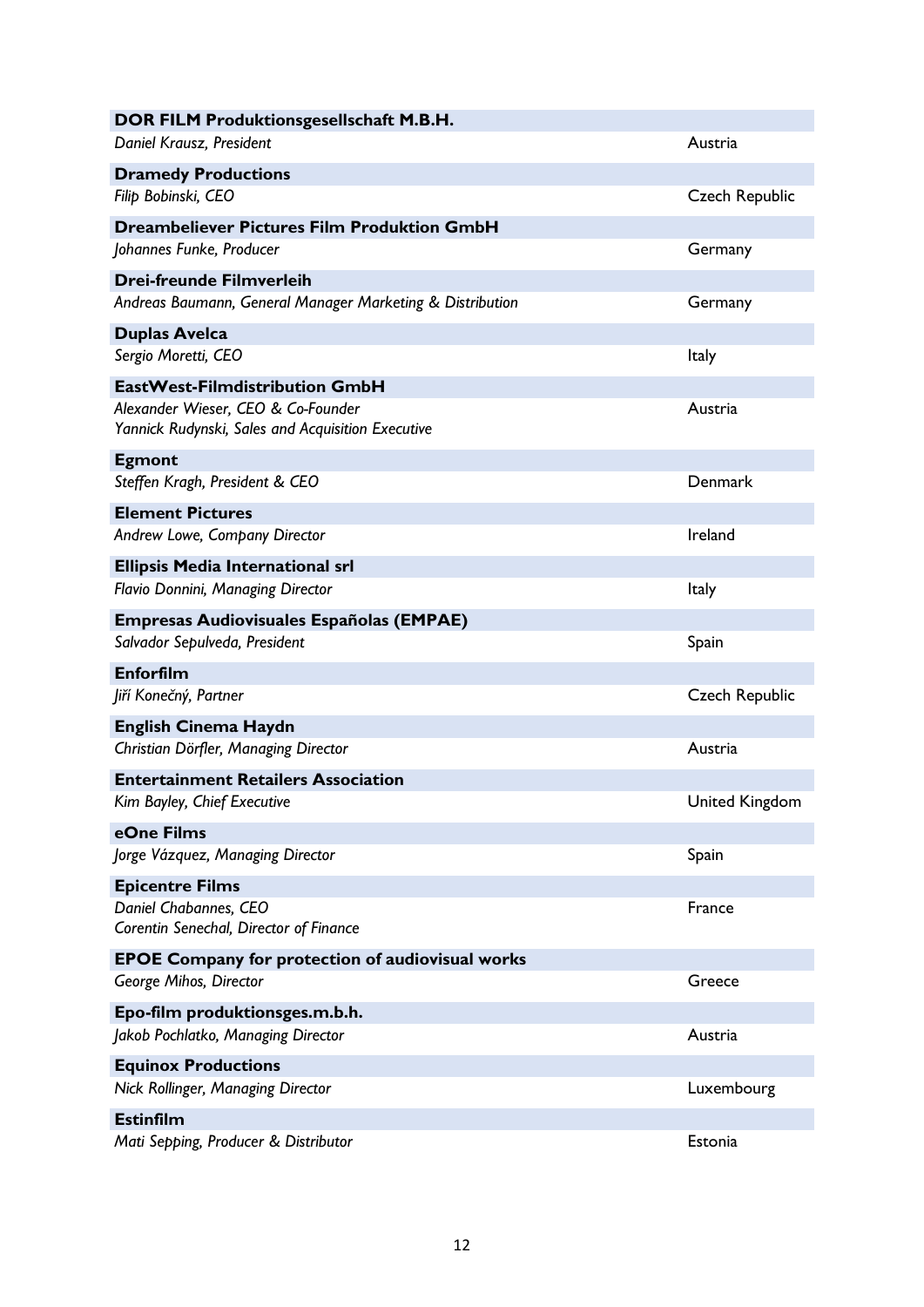| Estonian National Film Producers Union (ERPÜ)                                                                            |                 |
|--------------------------------------------------------------------------------------------------------------------------|-----------------|
| Katrin Kissa, Board Member<br>Andrus Raudsalu, Board Member<br>Karin Reinberg-Shestakov, Board Member                    | Estonia         |
| <b>Eurocinema</b>                                                                                                        |                 |
| Yvon Thiec, Délégué général                                                                                              |                 |
| <b>Eurocopya</b><br>Idzard Van der Puyl, Secretary General                                                               |                 |
| <b>Europa Distribution</b>                                                                                               |                 |
| Ursula Meier, President of Honor, Director, France<br>Christine Eloy, General Manager, Belgium                           |                 |
| <b>Europa International</b><br>Daphné Kapfer, Managing Director                                                          |                 |
| <b>EuropaCorp TV</b>                                                                                                     |                 |
| Thomas Anargyros, CEO                                                                                                    | France          |
| <b>European Coordination of Independent Producers (CEPI)</b><br>Elena Lai, Secretary General                             |                 |
| <b>European Producers Club (EPC)</b>                                                                                     |                 |
| Marco Chimenz, President                                                                                                 |                 |
| Euskal Produktoreen Elkartea - Asociación de Productores Vascos (EPE-APV)                                                |                 |
| Carlos Juárez, President                                                                                                 | Spain           |
| <b>Evolution Films</b>                                                                                                   |                 |
| Ondřej Zima, Partner                                                                                                     | Czech Republic  |
| Fachverband der Kino-, Kulturund Vergnügungsbetriebe (Association of Austrian<br><b>Cinema Exhibitors &amp; Showmen)</b> |                 |
| Mag. Christian Doerfler, President<br>Mag. Bernhard Gerstberger, Managing Director                                       | Austria         |
| <b>Fatt Production</b>                                                                                                   |                 |
| Hans de Weers, Producer                                                                                                  | The Netherlands |
| FDW Werbung im Kino e.V.                                                                                                 |                 |
| Stephan Birkenholz, Chairman                                                                                             | Germany         |
| Federación de Cines de España                                                                                            |                 |
| Angeles San Gabino Martínez, Secretary General                                                                           | Spain           |
| Federación de Distribuidores Cinematográficos (FEDICINE)                                                                 |                 |
| Estela Artacho García-Moreno, President & Managing Director                                                              | Spain           |
| <b>Federation des Cinemas de Belgique</b>                                                                                |                 |
| Thierry Laermans, Secretary General                                                                                      | Belgium         |
| Fédération Internationale des Associations de Producteurs de Films (FIAPF)                                               |                 |
| Benoît Ginisty, YBP, Managing Director                                                                                   |                 |
| <b>Federation of European Film Directors (FERA)</b>                                                                      |                 |

*Pauline Durand-Vialle, CEO*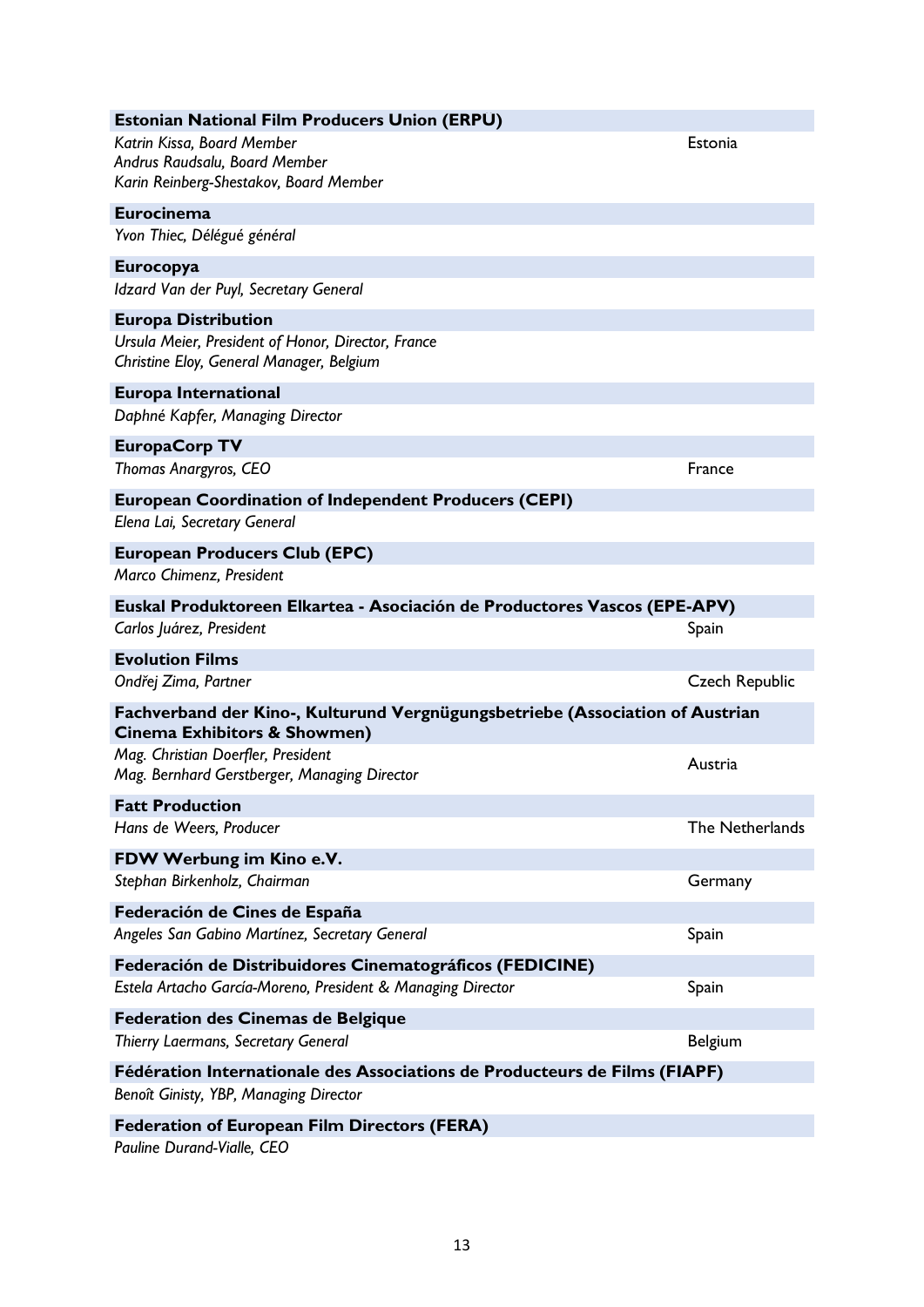| <b>Federation of Film Distributors Associations (FIAD)</b><br>Nikolas Moschakis, Secretary General |                                     |
|----------------------------------------------------------------------------------------------------|-------------------------------------|
| <b>Federation of Screenwriters In Europe (FSE)</b>                                                 |                                     |
| David Kavanagh, Executive Officer                                                                  |                                     |
| <b>Federation of Spanish Audiovisual Producer Associations (FAPAE)</b>                             |                                     |
| Ramón Colom, President                                                                             | Spain                               |
| Federazione per la Tutela dei Contenuti Audiovisivi e Multimediali (FAPAV)                         |                                     |
| Federico Bagnoli Rossi, Secretary General                                                          | <b>Italy</b>                        |
| <b>Feelgood Entertainment</b>                                                                      |                                     |
| Irini Souganidou, Managing Director<br>Sol Beraha, Head of Acquisitions And Business Affairs       | Greece                              |
| <b>FFP New Media GmbH</b>                                                                          |                                     |
| Michael Smeaton, Managing Director                                                                 | Germany                             |
| Film And Music Austria (FAMA)                                                                      |                                     |
| Daniel Krausz, President<br>Michael Wolkenstein, Honorary President                                | Austria                             |
| Veit Heiduschka, Vice-President<br>Werner Müller, Managing Director                                |                                     |
| <b>Film and Music Vienna</b>                                                                       |                                     |
| Alexander Dumreicher-Ivanceanu, President                                                          | Austria                             |
| <b>Film Base Berlin GmbH</b>                                                                       |                                     |
| Mathias Schwerbrock, Producer                                                                      | Germany                             |
| Film Distribution Artcam, s.r.o.                                                                   |                                     |
| Sylvie Leray, Managing Director                                                                    | <b>Czech Republic</b>               |
| <b>Film Distributors Federation (EDIKTE)</b>                                                       |                                     |
| Irini Souganidou, President                                                                        | Greece                              |
| <b>Film Europe Media Company</b>                                                                   |                                     |
| Ivan Hronec, CEO                                                                                   | <b>Czech Republic</b><br>& Slovakia |
| <b>Film Makers Association of Croatia</b>                                                          |                                     |
| Maja Vukić, President                                                                              | Croatia                             |
| <b>Film Republic</b>                                                                               |                                     |
| Xavier Henry-Rashid, Managing Director                                                             | <b>United Kingdom</b>               |
| Film&TV-Producenterna (Film & TV Producers Association)                                            |                                     |
| Björn Rosengren, President                                                                         | Sweden                              |
| <b>Filmax Entertainment</b><br>Carlos Fernández, CEO                                               | Spain                               |
| <b>Filmcoopi Zürich AG</b>                                                                         |                                     |
| Carola Stern, President of the Board<br>Felix Haechler & Yves Blösche, Managing Directors          | Switzerland                         |
| <b>Filmdistributeurs Nederland (FDN)</b>                                                           |                                     |
| Jaap Bruijnen, Managing Director                                                                   | The Netherlands                     |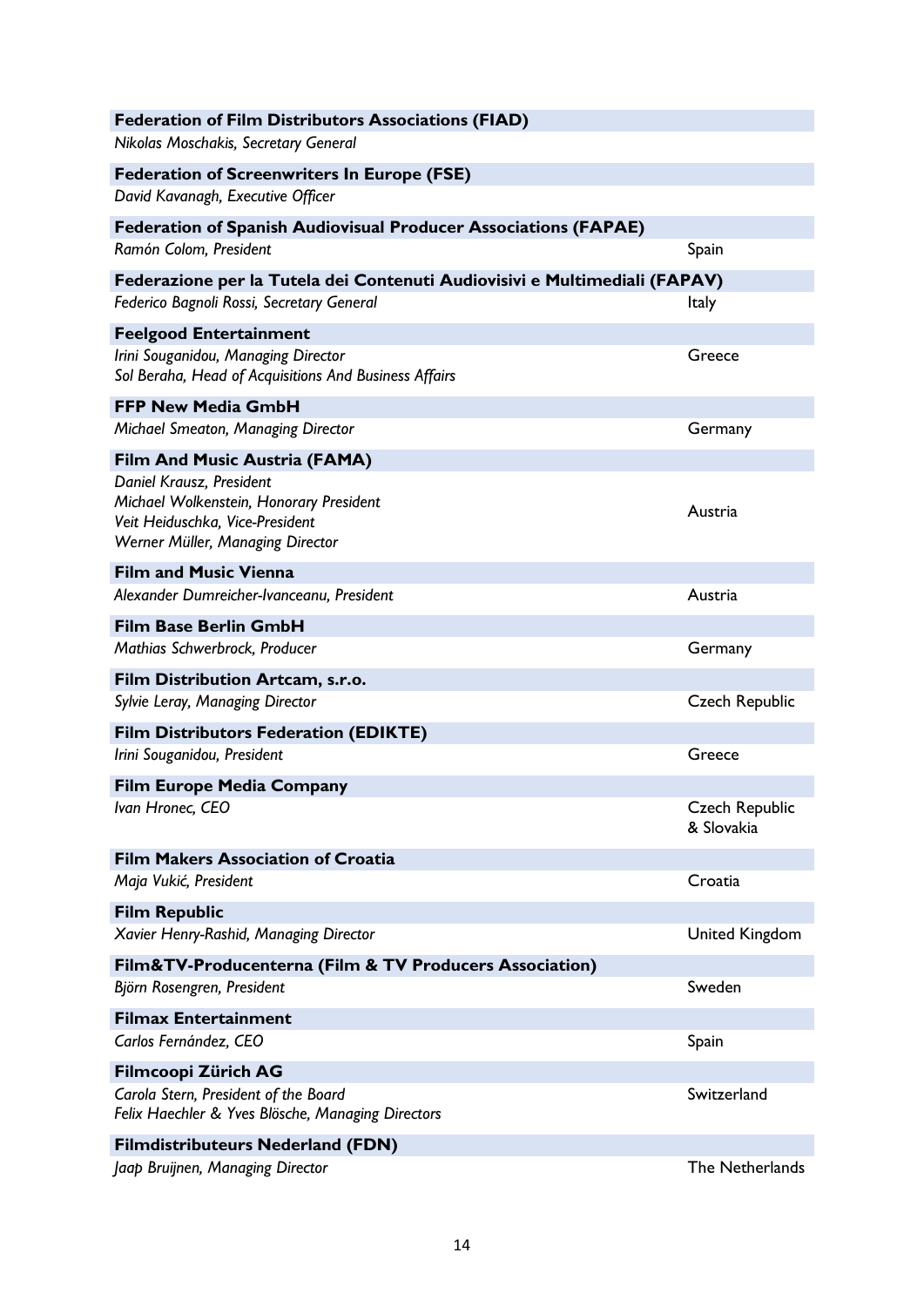| <b>Filmes 4 you</b>                                                  |                 |
|----------------------------------------------------------------------|-----------------|
| Joao Paulo Abreu, Managing Director                                  | Portugal        |
| <b>Filmikamari</b>                                                   |                 |
| Tero Koistinen, CEO                                                  | Finland         |
| <b>Filmkamerateneas</b>                                              |                 |
| John Jacobson, Producer                                              | Norway          |
| Filmladen Filmverleih GmbH                                           |                 |
| Michael Stejskal, Managing Director                                  | Austria         |
| <b>Filmlance International AB</b>                                    |                 |
| Lars Blomgren, CEO & Producer                                        | Sweden          |
| <b>Filmproducenten Nederland (FPN)</b>                               |                 |
| Marjan Van Der Haar, Director                                        | The Netherlands |
| <b>Films Boutique GmbH</b>                                           |                 |
| Jean-Christophe Simon, CEO                                           | Germany         |
| <b>Films Distribution</b>                                            |                 |
| Francois Yon, CEO                                                    | France          |
| <b>Folkets Bio AB</b>                                                |                 |
| Marie Strauss, Head of Acquisitions                                  | Sweden          |
| Rose-Marie Strand, Head of Children Film Department                  |                 |
| <b>Freealize</b>                                                     |                 |
| Ileana Cecanu, Director                                              | Romania         |
| <b>FRENETIC FILMS AG</b>                                             |                 |
| Monika Weibel, CEO                                                   | Switzerland     |
| Gagarin                                                              |                 |
| Franco Bocco Gelsi, Producer                                         | Italy           |
| <b>Garagefilm International AB</b>                                   |                 |
| Mimmi Spång & Rebecka Lafrenz, Owners                                | Sweden          |
| Geißendörfer Film- und Fernsehproduktion GmbH                        |                 |
| Hans W. Geißendörfer, Author, Director & Producer                    | Germany         |
| <b>German Films Service + Marketing GmbH</b>                         |                 |
| Mariette Rissenbeek, Managing Director                               | Germany         |
| Gesellschaft zur Verletzung von Urheberrechtsverletzungen e.V. (GVU) |                 |
| Jan Scharringhausen, Managing Director                               | Germany         |
| <b>GIZ SNAVP (Association of Slovenian Independent AV Producers)</b> |                 |
| Matjaž Žbontar, President                                            | Slovenia        |
| <b>GM Films</b>                                                      |                 |
| Michael Höfner, Owner & Founder                                      | Germany         |
| <b>Goldkind Filmproduktion / TV60Filmproduktion</b>                  |                 |
| Sven Burgemeister, Head of Development                               | Germany         |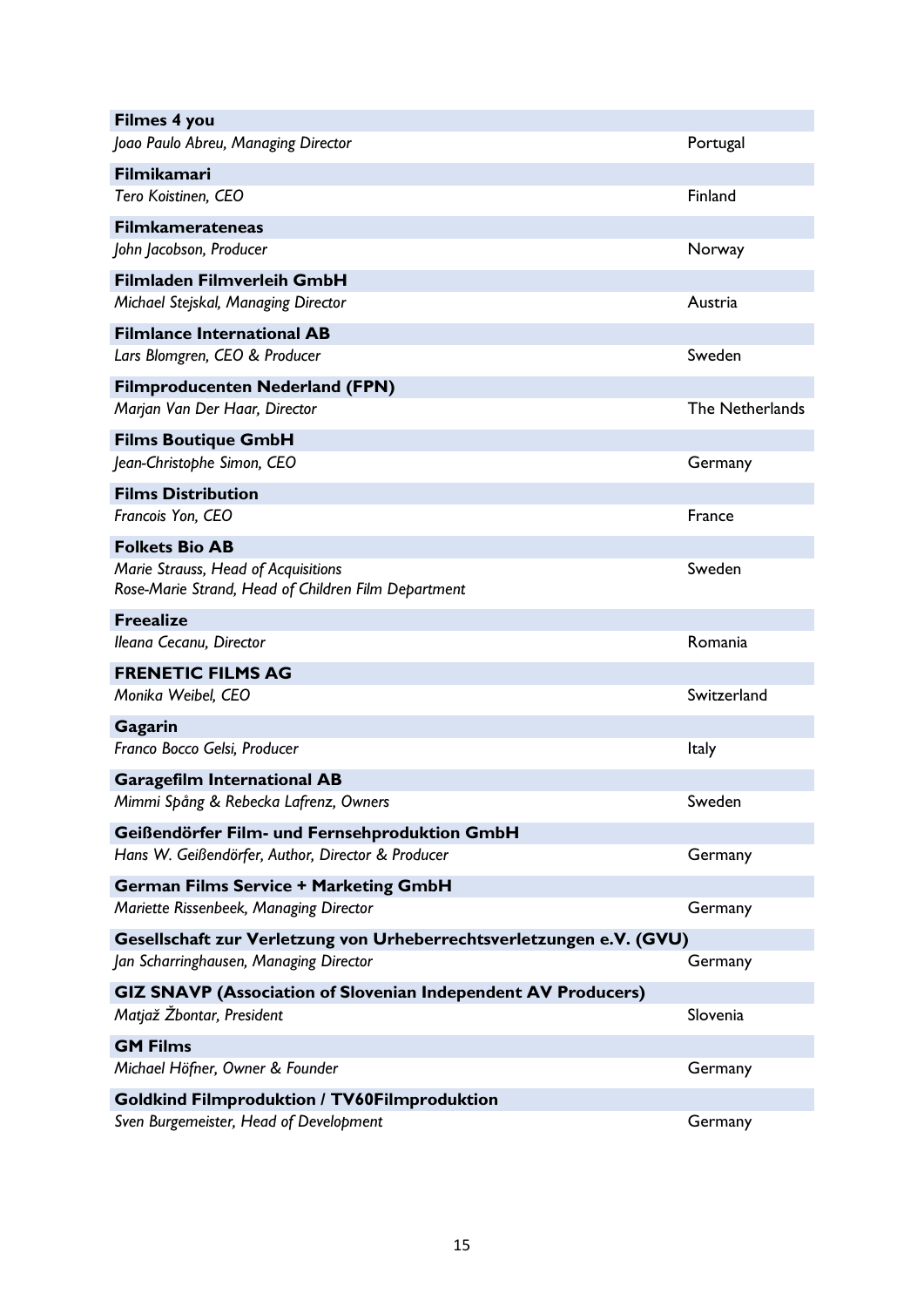| <b>Gutek Film</b>                                                                                                                                                         |                 |
|---------------------------------------------------------------------------------------------------------------------------------------------------------------------------|-----------------|
| Jakub Duszynski, Artistic Director & Board Member<br>Agnieszka Matynia, Promotion and Distribution Specialist<br>Marek Bień, Financial Controller - EU Grants Coordinator | Poland          |
| <b>H&amp;V Entertainment</b>                                                                                                                                              |                 |
| Mischa Hofmann, Producer                                                                                                                                                  | Germany         |
| <b>Haut et court</b>                                                                                                                                                      |                 |
| Carole Scotta, CEO                                                                                                                                                        | France          |
| <b>HDF KINO e.V.</b>                                                                                                                                                      |                 |
| Dr. Thomas Negele & Dr. Matthias Leonardy, Managing Directors                                                                                                             | Germany         |
| <b>Homeless Bob Production</b>                                                                                                                                            |                 |
| Katrin Kissa, Producer                                                                                                                                                    | Estonia         |
| <b>IFP Entertainment GmbH</b>                                                                                                                                             |                 |
| Bernie Stampfer, Partner                                                                                                                                                  | Germany         |
| <b>Ifproductions</b>                                                                                                                                                      |                 |
| Ingo Fliess, Producer                                                                                                                                                     | Germany         |
| <b>Imagine Film Distribution</b>                                                                                                                                          |                 |
| Christian Thomas, Founder & General Manager<br>Tinne Bral, Associate Manager<br>Clara Léonet, Marketing Coordinator<br>Joan Aguilar, Acquisition and Production           | Belgium         |
|                                                                                                                                                                           |                 |
| <b>IMAGINE Filmdistributie Nederland</b>                                                                                                                                  |                 |
| Vi Nguyen, Managing Director<br>Josefien van Poppel, Marketing Executive                                                                                                  | The Netherlands |
| Impala Entertainment                                                                                                                                                      |                 |
| José Antonio Sainz de Vicuna, Producer                                                                                                                                    | Spain           |
| <b>Independent Film and Television Alliance (IFTA)</b>                                                                                                                    |                 |
| Jean Prewitt, CEO                                                                                                                                                         |                 |
| <b>Indie Pictures</b>                                                                                                                                                     |                 |
| Giovanni Valente, CEO                                                                                                                                                     | <b>Italy</b>    |
| <b>International Federation of Actors (FIA)</b>                                                                                                                           |                 |
| Dominick Luquer, General Secretary                                                                                                                                        |                 |
| <b>International Union of Cinemas (UNIC)</b>                                                                                                                              |                 |
| Jan Runge, CEO                                                                                                                                                            |                 |
| <b>International Video Federation (IVF)</b>                                                                                                                               |                 |
| Joachim Birr, President                                                                                                                                                   |                 |
| <b>Intramovies srl</b>                                                                                                                                                    |                 |
| Paola Corvino, CEO                                                                                                                                                        | Italy           |
| Marco Valerio Fusco, Sales Manager                                                                                                                                        |                 |
| <b>Iris Productions</b><br>Nicolas Steil, Managing Director                                                                                                               | Luxembourg      |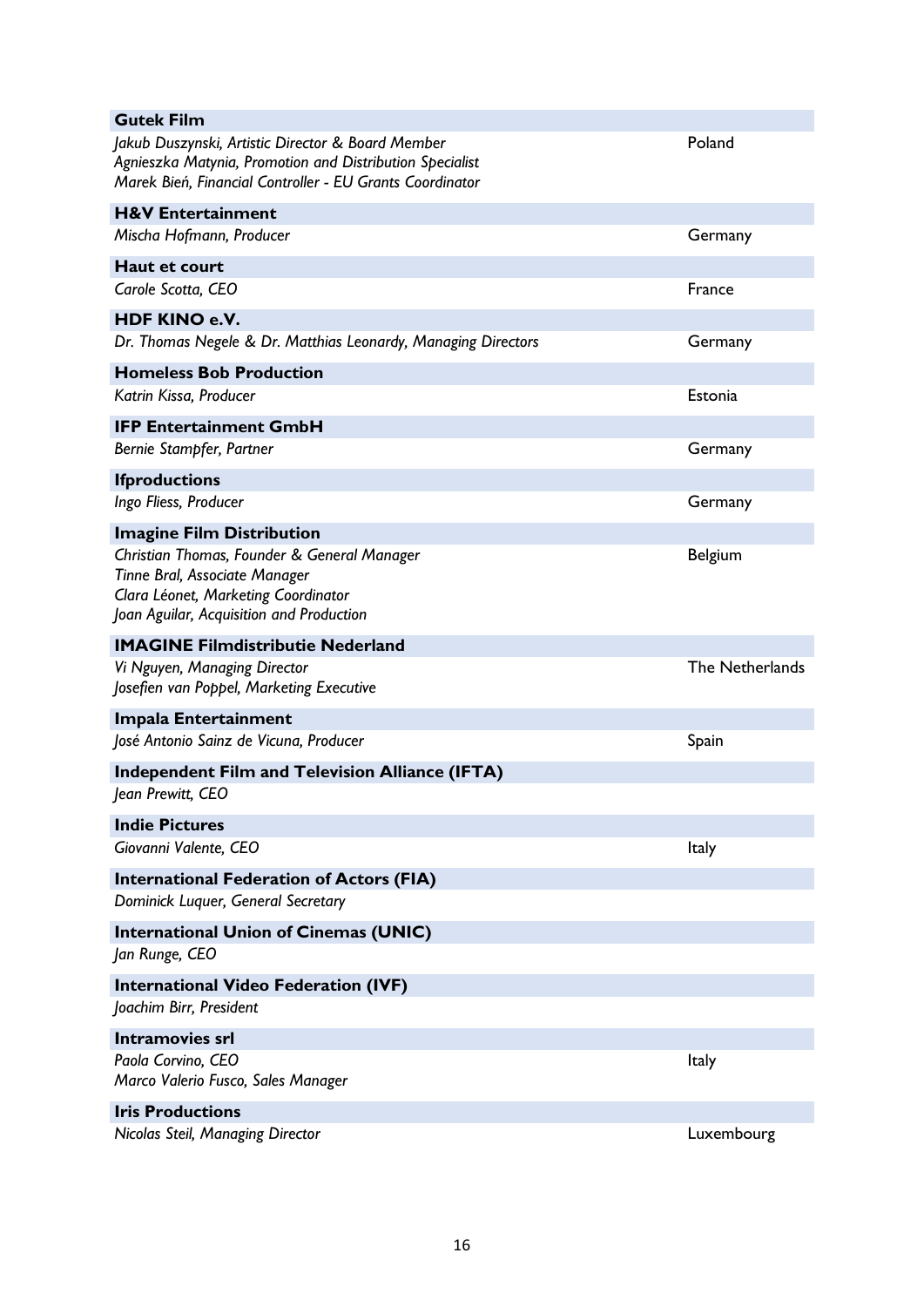| Istra film                                                                                     |                 |
|------------------------------------------------------------------------------------------------|-----------------|
| Bernardin Modrić, CEO                                                                          | Croatia         |
| Jour2fete                                                                                      |                 |
| Sarah Chazelle, Co-Owner                                                                       | France          |
| <b>Just Entertainment BV</b>                                                                   |                 |
| Jean Heijl, Managing Director - Theaterical                                                    | The Netherlands |
| <b>KeyFilm BV</b>                                                                              |                 |
| Hanneke Niens, Producer & Managing Director                                                    | The Netherlands |
| <b>Kino Oko Production</b>                                                                     |                 |
| Robert Naskov & Gorjan Tozija, Producers                                                       | Macedonia       |
| Kino pasaka                                                                                    |                 |
| Greta Akcijonaite, Manager<br>Rūta Švedkauskaitė, Head of Communication                        | Lithuania       |
| <b>Kinostudio Dardan</b>                                                                       |                 |
| Lediona Kasapi, Producer                                                                       | Albania         |
| <b>KMBO</b>                                                                                    |                 |
| Vladimir Kokh, CEO                                                                             | France          |
| <b>Komplizen Film GmbH</b>                                                                     |                 |
| Janine Jackowski & Jonas Dornbach, Producers                                                   | Germany         |
| Krajowa Izba Producentów Audiowizualnych (National Chamber of Audiovisual<br><b>Producers)</b> |                 |
| Maciej Strzembosz, President of the Board                                                      | Poland          |
| <b>KRS RELEASING LIMITED</b>                                                                   |                 |
| <b>Charles Pace, Managing Director</b>                                                         | Malta           |
| <b>Kundschafter Filmproduktion GmbH</b>                                                        |                 |
| Dirk Engelhardt, Producer                                                                      | Germany         |
| Kunsthochschule für Medien Köln                                                                |                 |
| Prof. Frank Döhmann, Vice Chancellor                                                           | Germany         |
| Kwai                                                                                           |                 |
| Thomas Bourguignon, Producer                                                                   | France          |
| Lagardère Studios                                                                              |                 |
| Christophe Thoral, CEO                                                                         | France          |
| LaLiga                                                                                         |                 |
| Javier Tebas, President                                                                        | Spain           |
| <b>Latvian Film Producers Association (LPA)</b>                                                |                 |
| Aija Berzina, President                                                                        | Latvia          |
| <b>Le Pacte</b>                                                                                |                 |
| Jean Labadie, CEO<br>Thomas Pibarot, Head of Acquisitions                                      | France          |
| <b>Les Films D'Antoine</b>                                                                     |                 |
| Antoine Simkine, Producer                                                                      | France          |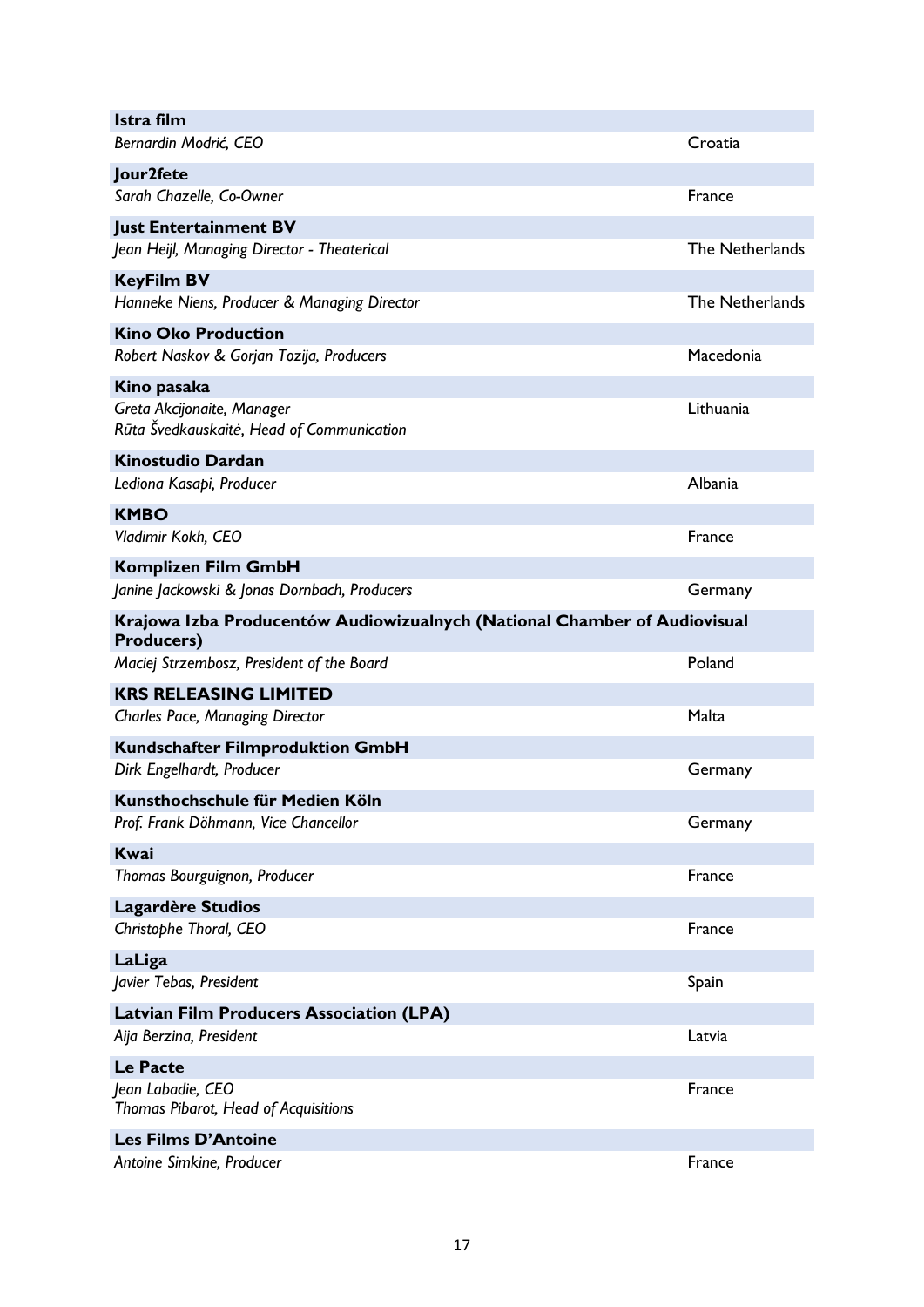| Les Grignoux asbl - le Parc Distribution                                                                                                                        |                |
|-----------------------------------------------------------------------------------------------------------------------------------------------------------------|----------------|
| Adeline Margueron, Head of Distribution                                                                                                                         | <b>Belgium</b> |
| Lichtblick Film - und Fernsehproduktion GmbH                                                                                                                    |                |
| Joachim Ortmanns, Managing Director                                                                                                                             | Germany        |
| <b>Liebhaber Filmproduktion</b>                                                                                                                                 |                |
| Prof. Boris Michalski, Producer                                                                                                                                 | Germany        |
| <b>Lightburst Pictures</b>                                                                                                                                      |                |
| Ufuk Genc, Producer<br>Catherina Mosig, Executive Assistant Producer                                                                                            | Germany        |
| Lionsgate UK & Europe                                                                                                                                           |                |
| Zygi Kamasa, CEO                                                                                                                                                |                |
| <b>LOOK NOW! Filmdistribution</b><br>Bea Cuttat, Managing Director, Head of Acquisitions                                                                        | Switzerland    |
| <b>Lotus Film</b>                                                                                                                                               |                |
| Tommy Pridnig, Producer & Managing Director                                                                                                                     | Austria        |
| <b>LUCKY RED</b>                                                                                                                                                |                |
| Andrea Occhipinti, President<br>Gabiele d'Andrea, Head of Theatrical Distribution<br>Mattia Guerra, Head of Procution<br>Stefano Massenzi, Head of Acquisitions | Italy          |
| <b>Lumière Publishing</b><br>Annemie Degryse, Co-Owner                                                                                                          | <b>Belgium</b> |
| <b>Lux Vide</b>                                                                                                                                                 |                |
| Ricardo Russo, Producer                                                                                                                                         | Italy          |
| <b>Luxembourg Audiovisual Producers Union (ULPA)</b>                                                                                                            |                |
| Paul Thiltges, President<br>Nicolas Steil, Secretary General                                                                                                    | Luxembourg     |
| M2 Films Sp. z o.o.                                                                                                                                             |                |
| Marcin Was, President                                                                                                                                           | Poland         |
| <b>Mackevision Medien Design GmbH</b>                                                                                                                           |                |
| Heiko Burkardsmaier, Head of Business & Legal Affairs                                                                                                           | Germany        |
| Majestic Filmproduktion GmbH / Majestic Filmverleih GmbH                                                                                                        |                |
| Benjamin Herrmann, Managing Partner                                                                                                                             | Germany        |
| <b>Mallerich Film</b>                                                                                                                                           |                |
| Paco Poch, Producer                                                                                                                                             | Spain          |
| MCF MegaCom Film                                                                                                                                                |                |
| Igor Stankovic, CEO                                                                                                                                             | Serbia         |
| <b>MediaPro</b>                                                                                                                                                 |                |
| Jaume Roures, Legal Representative                                                                                                                              | Spain          |
| <b>Meteoriit</b>                                                                                                                                                |                |
| Aet Laigu, Producer                                                                                                                                             | Estonia        |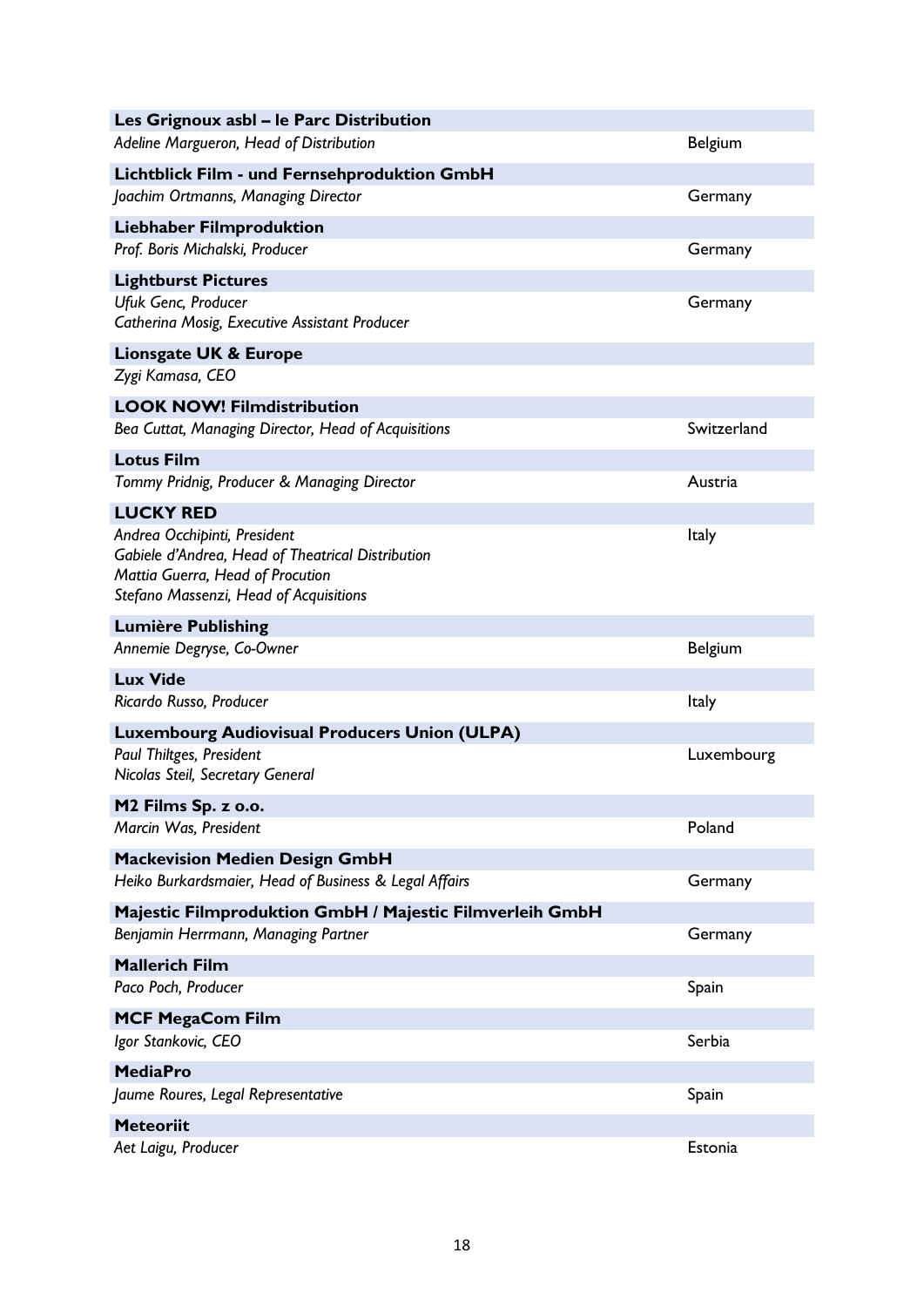| <b>Meter Television AB</b>                                                                         |                       |
|----------------------------------------------------------------------------------------------------|-----------------------|
| Björn Persson, CEO                                                                                 | Sweden                |
| Milm Europe Media Company                                                                          |                       |
| Ivan Hronec, President & CEO                                                                       | Slovakia              |
| <b>MIR Cinematografica</b>                                                                         |                       |
| Francesca Virga, Producer                                                                          | Italy                 |
| <b>Mis Label</b>                                                                                   |                       |
| René Sørensen, CEO                                                                                 | Denmark               |
| <b>Mona Film Produktion GmbH</b>                                                                   |                       |
| Thomas Hroch & Gerald Podgornig, Co-founders & Producers                                           | Austria               |
| <b>Morena Films</b>                                                                                |                       |
| Juan Gordon, Co-founder & Producer<br>Pilar Benito, Managing Director<br>Alvaro Longoria, Producer | Spain                 |
| <b>Motion Picture Association, EMEA (MPA)</b>                                                      |                       |
| Stan McCoy, President & Managing Director                                                          |                       |
| <b>Mozinet</b>                                                                                     |                       |
| Gábor Böszörményi, Managing Director<br>Bálint Szalóky, PR & Buyer                                 | Hungary               |
| <b>Nederlandse Vereniging van Bioscoopexploitanten</b>                                             |                       |
| Gulian Nolthenius, Managing Director                                                               | The Netherlands       |
| <b>Negativ</b>                                                                                     |                       |
| Pavel Strnad, Partner                                                                              | <b>Czech Republic</b> |
| <b>Neue Visionen Filmverleih GmbH</b>                                                              |                       |
| Torsten Frehse, CEO                                                                                | Germany               |
| <b>New Europe Film Sales</b>                                                                       |                       |
| Jan Naszewski, Owner<br>Katarzyna Siniarska, Head of Sales<br>Ewa Bojanowska, Festival Coordinator | Poland                |
| <b>Nexiko AB</b>                                                                                   |                       |
| Lars Beckung, CEO                                                                                  | Sweden                |
| <b>Nice Drama AB</b>                                                                               |                       |
| Mikael Wallen, CEO                                                                                 | Sweden                |
| <b>Niko Film</b>                                                                                   |                       |
| Nicole Gerhards, Producer                                                                          | Germany               |
| <b>Njutafilms</b>                                                                                  |                       |
| Nicolas Debot, CEO                                                                                 | Sweden                |
| <b>Nomad Film Distribution</b>                                                                     |                       |
| Lydia Genchi, CEO                                                                                  | <b>Italy</b>          |
| <b>Nord Ouest Productions</b>                                                                      |                       |
| Philip Boeffard, Producer                                                                          | France                |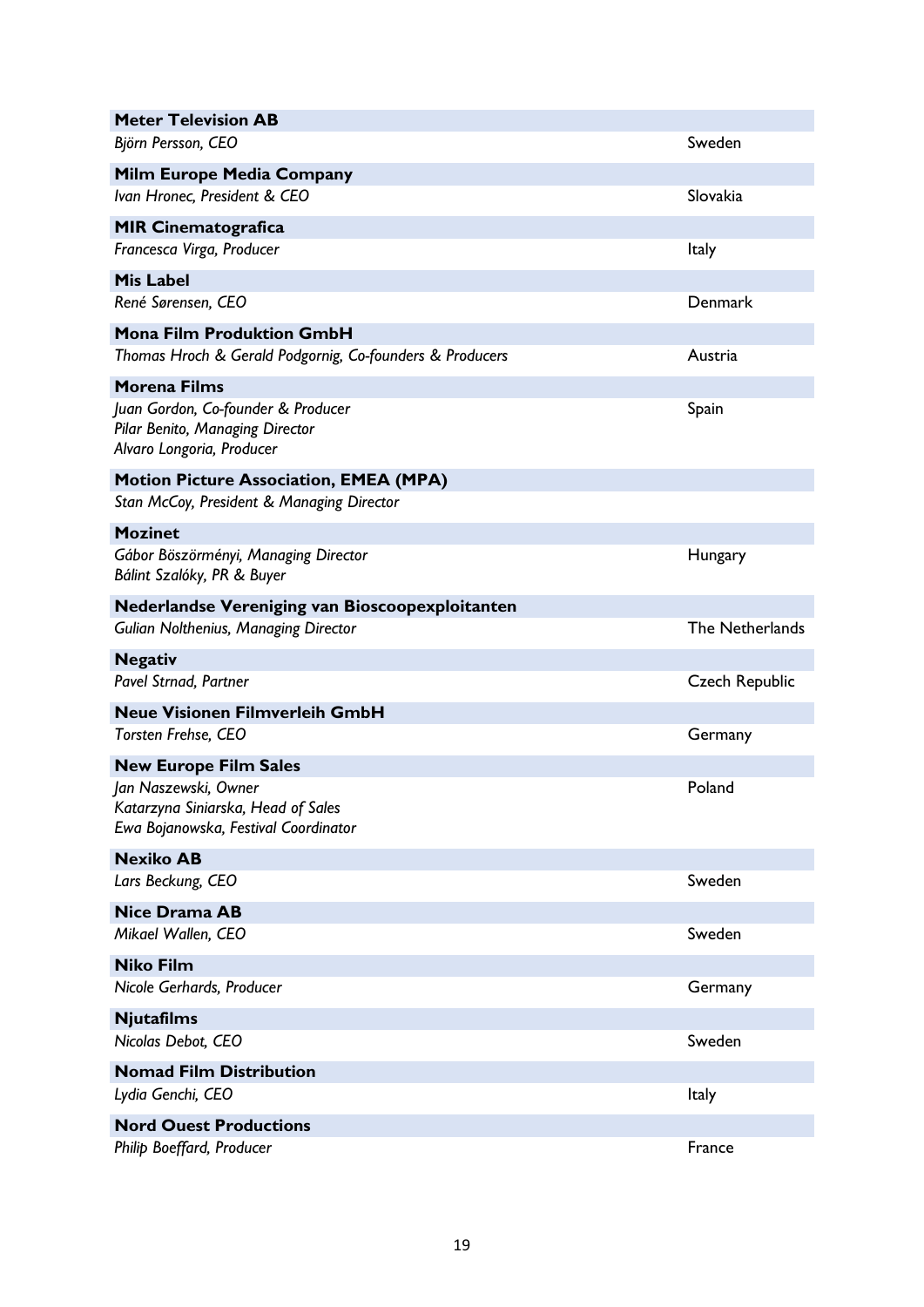| <b>Nordisk Film A/S</b>                                                              |                                             |
|--------------------------------------------------------------------------------------|---------------------------------------------|
| Allan M. Hansen, CEO                                                                 | Denmark                                     |
| Nordisk Film Biografer A/S                                                           |                                             |
| John Amund Tønnes, General Manager                                                   | Denmark                                     |
| O'Brother                                                                            |                                             |
| Thomas Verkaeren, Manager                                                            | Belgium                                     |
| <b>Oberon Film GmbH</b>                                                              |                                             |
| Alexander Funk, Managing Director                                                    | Germany                                     |
| <b>One Movie</b>                                                                     |                                             |
| Riccardo Magnoni, CEO                                                                | Italy                                       |
| Øst for Paradis<br>Ditte Daugbjerg Christensen, Managing Director                    | <b>Denmark</b>                              |
| <b>Ostlicht Filmproduktion GmbH</b>                                                  |                                             |
| Marcel Lenz & Guido Schwab, Managing Directors                                       | Germany                                     |
| <b>Outsider Films Lda</b>                                                            |                                             |
| Luis Froes, Partner<br>João Froes, Partner & Controller                              | Portugal                                    |
| <b>Palms Fiction</b>                                                                 |                                             |
| Ute Schneider, Owner                                                                 | Germany                                     |
| <b>Panache</b>                                                                       |                                             |
| Andre Logie, Producer                                                                | Belgium                                     |
| Pandora Film GmbH & Co. Verleih KG                                                   |                                             |
| Björn Hoffmann, Partner                                                              | Germany                                     |
| <b>Pantaleon Entertainment AG</b>                                                    |                                             |
| Dan Maag, CEO                                                                        | Germany                                     |
| <b>Paradiso Filmed Entertainment</b>                                                 |                                             |
| Martien Uyttendaele, CEO<br>Olivier Mortagne, COO<br>Dirk Delille, Managing Director | Belgium,<br>Luxembourg &<br>The Netherlands |
| Pathé Films AG                                                                       |                                             |
| Loic Trocme, Managing Director                                                       | Switzerland                                 |
| <b>Paul Thiltges Distribution</b>                                                    |                                             |
| Adrien Chef, Managing Partner                                                        | Luxembourg                                  |
| <b>Peccadillo Pictures Ltd</b>                                                       |                                             |
| <b>Tom Abell, Managing Director</b>                                                  | <b>United Kingdom</b>                       |
| <b>Pegasus Pictures</b><br>Snorri Thorisson, Producer                                | Iceland                                     |
| <b>Picture Tree International GmbH</b>                                               |                                             |
| Moritz kleine Bornhorst, Licensing & Business Affairs Coordinator                    | Germany                                     |
| <b>Pinball London</b>                                                                |                                             |
| Paula Vaccaro, Producer                                                              | <b>United Kingdom</b>                       |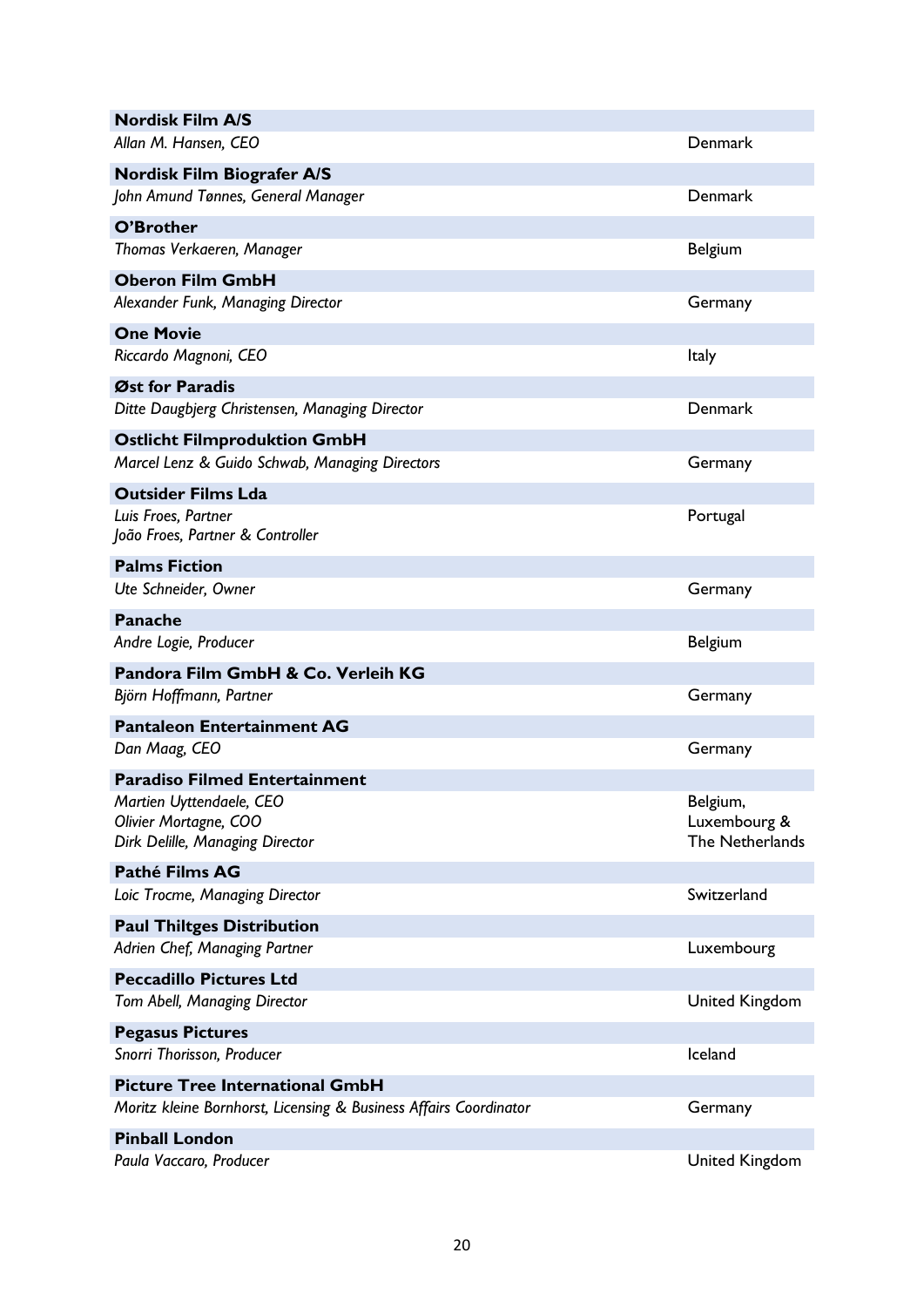| <b>PJB Picture Company</b>                                                                          |                       |
|-----------------------------------------------------------------------------------------------------|-----------------------|
| Petter J. Borgli, Producer                                                                          | Norway                |
| <b>Pluto Film Distribution Network</b>                                                              |                       |
| Patricie Frehse, Head of Sales and Acquisitions                                                     | Germany               |
| Polish Audio-visual Producers Chamber of Commerce (KIPA)                                            |                       |
| Alicja Grawon-Jaksik, Managing Director                                                             | Poland                |
| Polyfilm                                                                                            |                       |
| Hans König, Head of Distribution                                                                    | Austria               |
| <b>Portuguese Animation Producers Association (APPA)</b>                                            |                       |
| Humberto Santana, President                                                                         | Portugal              |
| Portuguese Association of Producers of Cinema and Audiovisual<br>Pandora da Cunha Telles, President | Portugal              |
| <b>Praesens-Film AG</b>                                                                             |                       |
| Corinne Rossi & Peter Gassmann, Co-CEOs                                                             | Switzerland           |
| <b>Prasa I Film</b>                                                                                 |                       |
| Maciej Strzembosz, Producer                                                                         | Poland                |
| <b>Premier League</b>                                                                               |                       |
| William Bush, Executive Director                                                                    | <b>United Kingdom</b> |
| <b>Prime Time</b>                                                                                   |                       |
| Antonino Lombardo, Producer & Managing Director                                                     | Belgium               |
| PROCIREP, société civile des Producteurs de Cinéma et de Télévision                                 |                       |
| Idzard Van der Puyl, Délégué Général                                                                | France                |
| <b>Producent Foreningen (Danish Producers Association)</b>                                          |                       |
| Klaus Hansen, CEO                                                                                   | Denmark               |
| <b>Producers Alliance For Cinema and TV (PACT)</b><br>John McVay, Chief Executive                   | <b>United Kingdom</b> |
| <b>Producers Association Northrhine-Wesfalia</b>                                                    |                       |
| Raimond Goebel, Managing Director                                                                   | Germany               |
| <b>Productores Audiovisuales Federats (PROA)</b>                                                    |                       |
| Montserrat Bou, Managing Director                                                                   | Spain                 |
| Productores Audiovisuales Valencianos (PAV)                                                         |                       |
| Lluis Miquel Campos, President                                                                      | Spain                 |
| Produkce Radim Procházka                                                                            |                       |
| Radim Procházka, Partner                                                                            | <b>Czech Republic</b> |
| <b>Prokino Filmverleih GmbH</b>                                                                     |                       |
| Emma Klopf, Managing Director                                                                       | Germany               |
| <b>Propeler Film</b>                                                                                |                       |
| Boris T. Matić, CEO & Producer                                                                      | Croatia               |
| <b>Propellerfilm GmbH</b>                                                                           |                       |
| Felix Blum, Producer                                                                                | Germany               |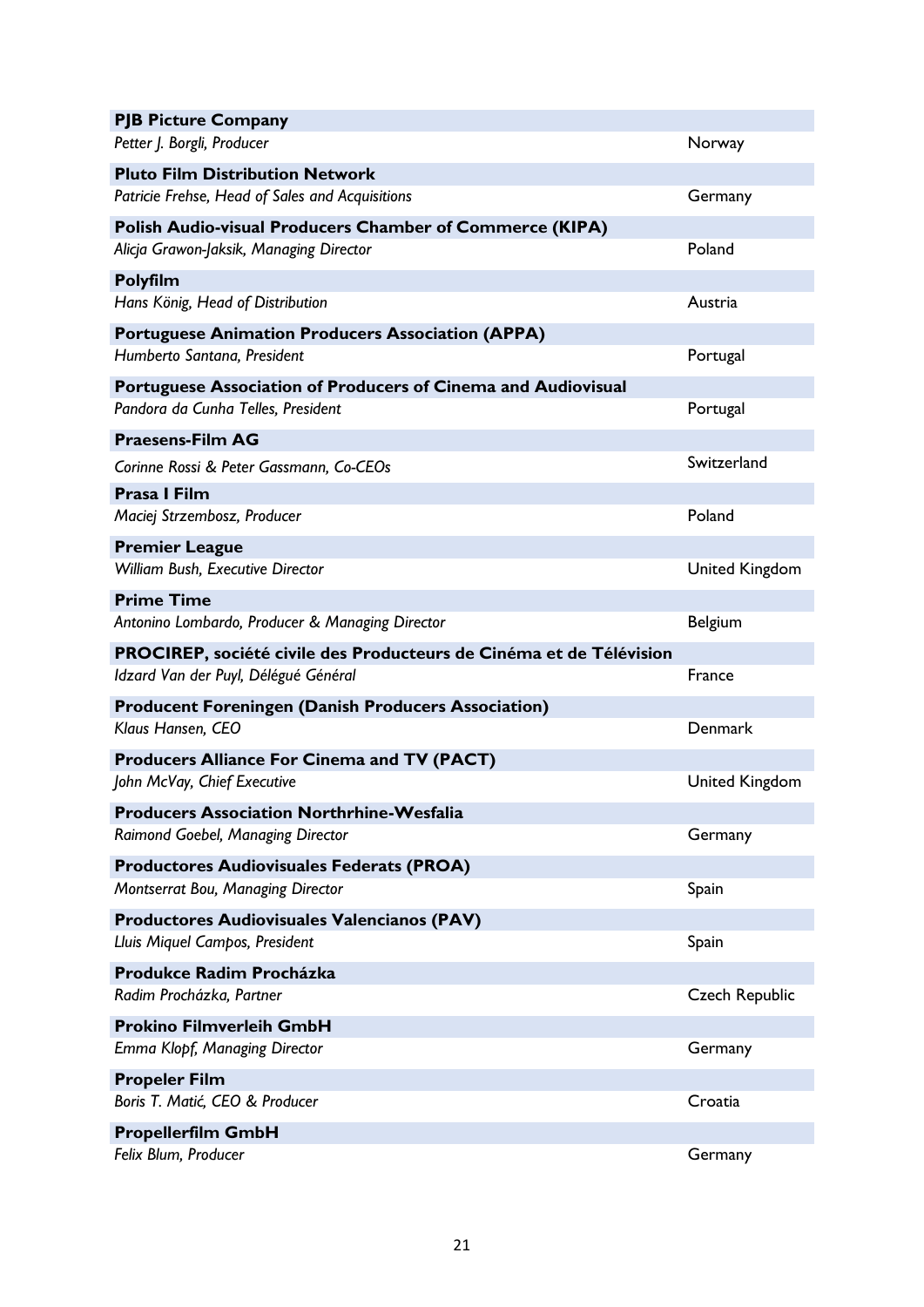| <b>Pyramide Distribution</b>                                        |                       |
|---------------------------------------------------------------------|-----------------------|
| Eric Lagesse, CEO                                                   | France                |
| <b>Pyramide International</b>                                       |                       |
| Eric Lagesse, CEO                                                   | France                |
| <b>Red Film Sales</b>                                               |                       |
| Gerhard Spiehs, CEO                                                 | Austria               |
| <b>Revolver Film</b>                                                |                       |
| Karin Reinberg-Shestakov, Producer                                  | Estonia               |
| <b>Rexin Film</b>                                                   |                       |
| Johannes Rexin, Producer                                            | Germany               |
| <b>Rezo Films</b>                                                   |                       |
| Jea-Michel Rey, President<br>Hugo Mamou, CFO                        | France                |
| Rosebud.21                                                          |                       |
| Zinos Panagiotidis, President                                       | Greece                |
| <b>Roxy Film GmbH</b>                                               |                       |
| Andreas Richter, Annie Brunner & Ursula Woerner, Managing Directors | Germany               |
| <b>RV</b> productions                                               |                       |
| René Vlaeyen, Managing Director                                     | Belgium               |
| Saga Film                                                           |                       |
| Hubert Toint, Producer                                              | Belgium               |
| Samsa Film                                                          |                       |
| Claude Waringo, Managing Director                                   | Luxembourg            |
| <b>Sandrew Metronome</b>                                            |                       |
| Michael Rosenkilde, General Manager                                 | Denmark               |
| Santa Fé Productions NV                                             |                       |
| Dirk Rubbens, CFO                                                   | <b>Belgium</b>        |
| <b>Scala Productions</b>                                            |                       |
| Nik Powell, Producer                                                | <b>United Kingdom</b> |
| <b>Scanbox Entertainment</b>                                        |                       |
| Thor Sigurjonsson, General Manager                                  | Denmark               |
| <b>Screen Producers Ireland (SPI)</b>                               |                       |
| Barbara Galavan & Elaine Geraghty, Producers                        | Ireland               |
| <b>Senator Film Produktion GmbH</b>                                 |                       |
| <b>Ulf Israel, Managing Director</b>                                | Germany               |
| <b>SF Film A/S &amp; SF Studios Production ApS</b>                  |                       |
| Lars Bjørn Hansen, CEO                                              | Denmark               |
| <b>SF Studios AB</b>                                                |                       |
| Michael Porseryd, CEO                                               | Sweden                |
| <b>Sky Vision</b>                                                   |                       |
| Jane Millichip, Managing Director                                   | <b>United Kingdom</b> |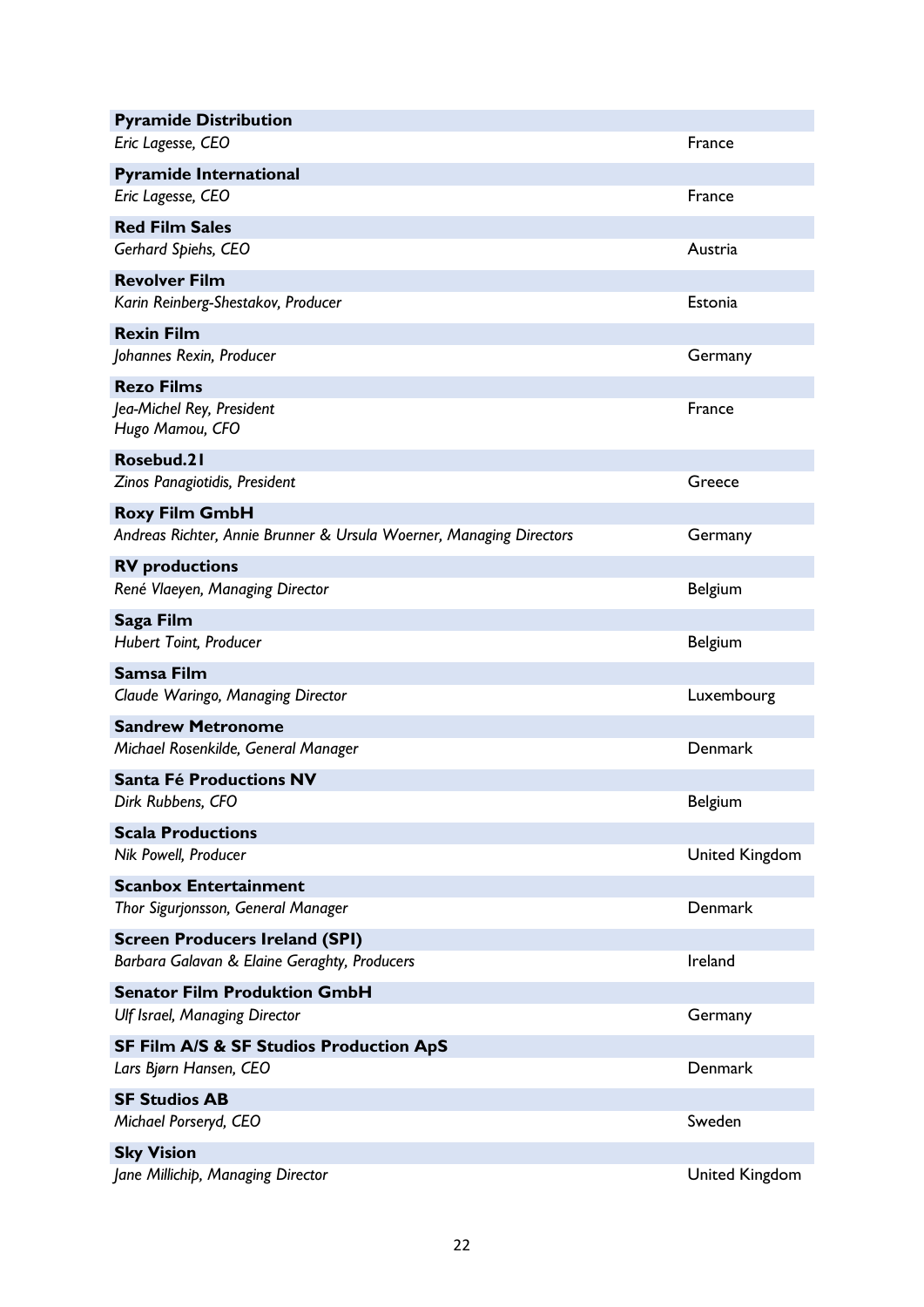| <b>Skyline Entertainment</b>                                               |                       |
|----------------------------------------------------------------------------|-----------------------|
| Jan Theys, Executive Producer                                              | Belgium               |
| <b>Slovak Audiovisual Producers' Association (SAPA)</b>                    |                       |
| Marian Urban & Silvia Trizuljakova, CEOs                                   | Slovakia              |
| Société civile des Auteurs-Réalisateurs-Producteurs (L'ARP)                |                       |
| Mathieu Debusschère, Délégué général                                       | France                |
| <b>Society of Audiovisual Authors (SAA)</b>                                |                       |
| Cécile Despringre, Executive Director                                      |                       |
| <b>Solar Films</b>                                                         |                       |
| Nina Laurio, Producer                                                      | Finland               |
| <b>Sophie Dulac Distribution</b>                                           |                       |
| Michel Zana, Head of Distribution                                          | France                |
| Spitzenorganisation der Filmwirtschaft e.V. (SPIO)                         |                       |
| Alfred Holighaus, President                                                | Germany               |
| <b>Sputnik Media</b>                                                       |                       |
| Kris Gaens, Managing Partner                                               | Belgium               |
| <b>Starhaus FilmProduktion GmbH</b>                                        |                       |
| Wasiliki Bleser, Producer                                                  | Germany               |
| <b>StellaNova Film AB</b>                                                  |                       |
| Lena Rehnberg, CEO                                                         | Sweden                |
| <b>Storytelling Media AS</b>                                               |                       |
| Elisabeth Rønning, CEO<br>Frank Johnsen, Head of Distribution              | Norway                |
| Stowarzyszenie Dystrybutorów Filmowych (Film Distributors Association)     |                       |
| Andrzej Łudziński, President of the Board                                  | Poland                |
| Stowarzyszenie Filmowców Polskich (Polish Filmmakers Association)          |                       |
| Jacek Bromski, President of the Board                                      | Poland                |
| <b>Studio 100 Benelux</b>                                                  |                       |
| Anja Van Mensel, CEO                                                       | Belgium               |
| <b>Studio Canal UK</b>                                                     |                       |
| Danny Perkins, CEO                                                         | <b>United Kingdom</b> |
| <b>Studio Hamburg Produktion Gruppe GmbH</b>                               |                       |
| Michael Lehmann, CEO                                                       | Germany               |
| <b>Superfilm</b>                                                           |                       |
| John Lueftner, Producer                                                    | Austria               |
| <b>SURTSEY FILMS</b>                                                       |                       |
| Cesar Clemente, Production Manager<br>Javier Asenjo, Communication Manager | Spain                 |
| Sveriges Biografägareförbund                                               |                       |
|                                                                            |                       |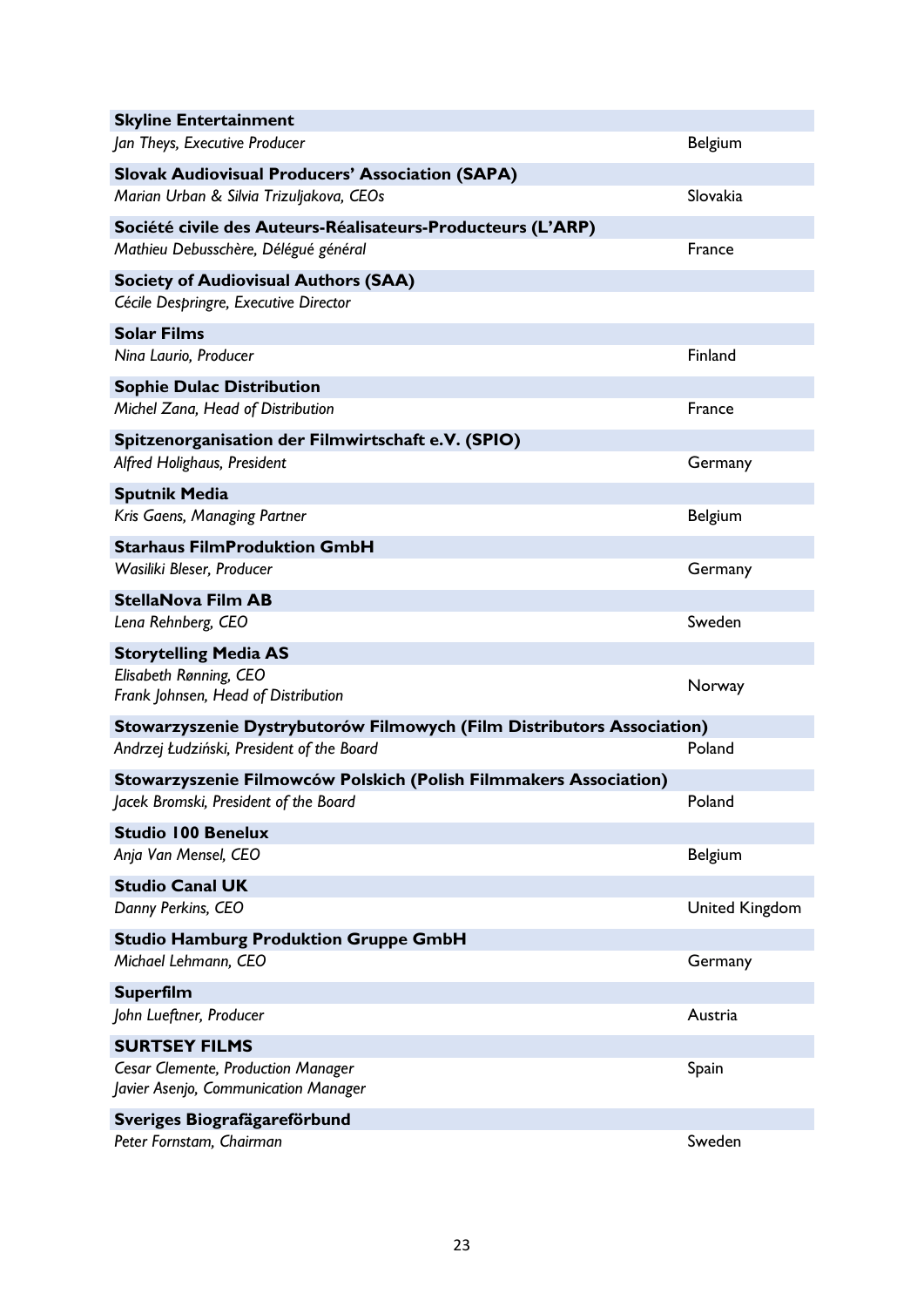| Syndicat des agences de presse audiovisuelles (SATEV)                                                                                                  |                       |
|--------------------------------------------------------------------------------------------------------------------------------------------------------|-----------------------|
| Florence Braka, Déléguée générale                                                                                                                      | France                |
| Syndicat des Producteurs de Films d'Animation (SPFA)                                                                                                   |                       |
| Philippe Alessandri, President<br>Stéphane Le Bars - Délégué général                                                                                   | France                |
| Syndicat des Producteurs Indépendants (SPI)                                                                                                            |                       |
| Catherine Bertin, Déléguée générale                                                                                                                    | France                |
| <b>Syrreal Entertainment GmbH</b>                                                                                                                      |                       |
| Siegried Kamml, Producer                                                                                                                               | Germany               |
| The Amazing Film Company GmbH                                                                                                                          |                       |
| Thomas Peter Friedl, CEO & Producer                                                                                                                    | Germany               |
| The Central Organisation of Finnish Film Producers                                                                                                     |                       |
| Sari Väänänen, Executive Director                                                                                                                      | Finland               |
| <b>The Searchers</b>                                                                                                                                   |                       |
| Olivier Van den Broeck, Managing Partner<br>Flip Vermeersch, Marketing Manager<br>Marieke De Meerleer, Operations Manager<br>Benoit Vermeeren, Finance | Belgium               |
| <b>The Works Film Group</b>                                                                                                                            |                       |
| Martin McCabe, Company Director<br>Steve Bestwick, Head of UK Sales and Acquisitions                                                                   | United Kingdom        |
| <b>Thunderbird Releasing</b>                                                                                                                           |                       |
| <b>Edward Frost, Marketing Manager</b>                                                                                                                 | <b>United Kingdom</b> |
| Tongariro Releasing Sp. z o.o.                                                                                                                         |                       |
| Leszek Masłowski, Managing Partner                                                                                                                     | Poland                |
| <b>TopKapi Films</b><br>Frans van Gestel & Arnold Heslenfeld, Producers                                                                                | The Netherlands       |
| <b>Tormenta Films</b>                                                                                                                                  |                       |
| Cristina Zumarraga, Producer                                                                                                                           | Spain                 |
| <b>Tour de Force AS</b>                                                                                                                                |                       |
| Tor Fosse, CEO                                                                                                                                         | Norway                |
| <b>Tradewind Pictures GmbH</b>                                                                                                                         |                       |
| Helmut G. Weber, Creative Producer & Head of Development<br>Thomas Springer, Author & Producer                                                         | Germany               |
| Transilvania Film                                                                                                                                      |                       |
| Matei Truta, Distribution Manager                                                                                                                      | Romania               |
| <b>Tripictures</b>                                                                                                                                     |                       |
| Felipe Ortiz, President                                                                                                                                | Spain                 |
| <b>True Colours</b>                                                                                                                                    |                       |
| Catia Rossi, Managing Director                                                                                                                         | <b>Italy</b>          |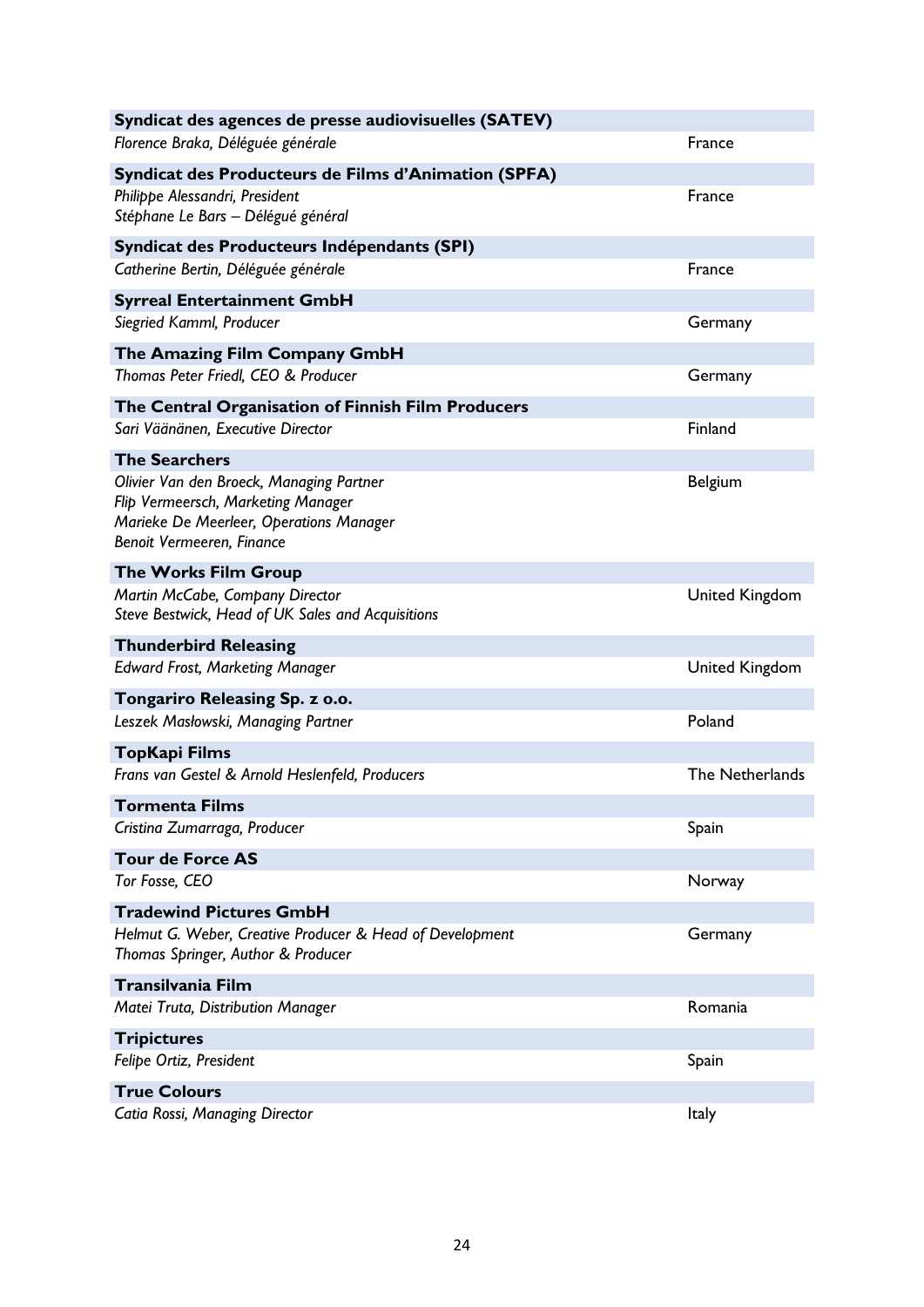| <b>TVCO</b>                                                                            |                       |
|----------------------------------------------------------------------------------------|-----------------------|
| Vincenzo Mosca, President<br>Geremia Biagiotti, Sales Manager                          | Italy                 |
| <b>UFA GmbH</b>                                                                        |                       |
| Prof. Nico Hofmann & Wolf Bauer, Co-CEOs                                               | Germany               |
| <b>UFO DISTRIBUTION</b>                                                                |                       |
| William Jéhannin, Partner                                                              | France                |
| <b>UK Cinema Association</b>                                                           |                       |
| Phil Clapp, CEO                                                                        | <b>United Kingdom</b> |
| <b>UKBAR Films</b>                                                                     |                       |
| Pandora da Cunha Telles, Director & Producer                                           | Portugal              |
| unafilm GmbH                                                                           |                       |
| Titus Kreyenberg, Producer & Managing Director                                         | Germany               |
| UNI Global Union - Media, Entertainment and Arts (UNI-MEI)<br>Johannes Studinger, Head |                       |
| Unie filmových distributorů (Film Distributors Union)                                  |                       |
| Jaroslav Pecka, Secretary                                                              | <b>Czech Republic</b> |
| Union des Producteurs de Cinéma (UPC)                                                  |                       |
| Frédéric Goldsmith, Délégué général                                                    | France                |
| Union des Producteurs Francophones de Films (UPFF)                                     |                       |
| Delphine Mougenot, Secrétaire générale                                                 | Belgium               |
| Union Syndicale de la Production Audiovisuelle (USPA)                                  |                       |
| Stéphane Le Bars, Délégué général                                                      |                       |
|                                                                                        | France                |
| Unión Videográfica Española (UVE) (Spanish Video Federation)                           |                       |
| Jose Manuel Tourne, President                                                          | Spain                 |
| Unione Italiana Editoria Audiovisiva - Media Digitali e Online (UNIVIDEO)              |                       |
| Lorenzo Ferrari Ardicini, President                                                    | Italy                 |
| <b>Unlimited Stories AB</b>                                                            |                       |
| Poa Strömberg, CEO                                                                     | Sweden                |
| Vega Film AG                                                                           |                       |
| Ruth Waldburger, Producer                                                              | Germany               |
| <b>Ventana-Film GmbH</b>                                                               |                       |
| Hans Robert Eisenhauer, Producer                                                       | Germany               |
| Verband der Agenturen für Film, Fernsehen und Theater e.V.                             |                       |
| Sibylle Flöter, Chairwoman                                                             | Germany               |
| Verband der Filmverleiher e.V. (VdF)                                                   |                       |
| Johannes Klingsporn, Managing Director                                                 | Germany               |
| Verband deutscher Filmproduzenten e.V. (VDFP)                                          |                       |
| Arno Ortmair, Chairmain                                                                | Germany               |
| Verband Privater Rundfunk und Telemedien e.V. (VPRT)                                   |                       |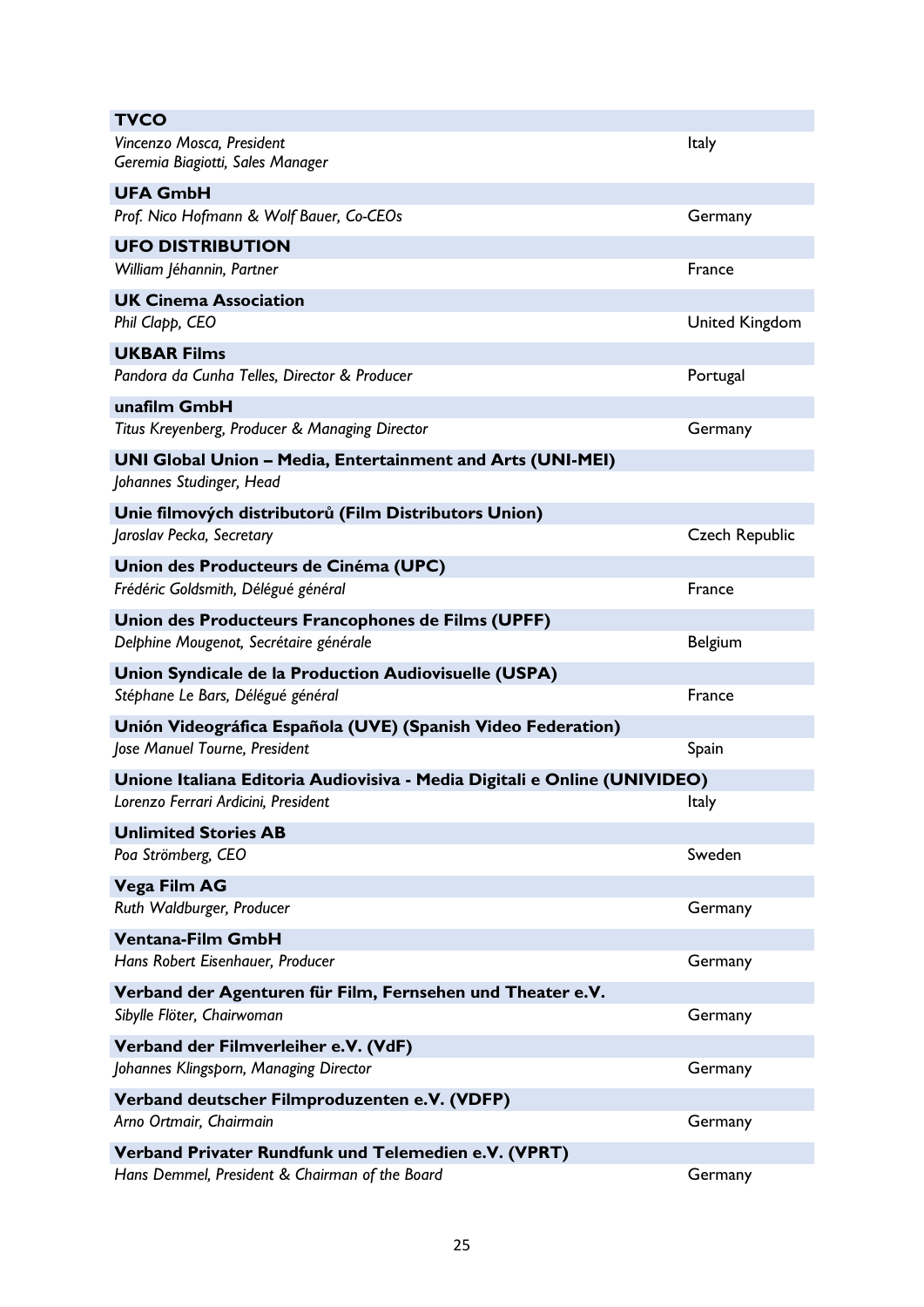| Vertical Entertainment, s.r.o.                                                       |                       |
|--------------------------------------------------------------------------------------|-----------------------|
| Radovan Čech, CEO                                                                    | <b>Czech Republic</b> |
| Verwertungsgesellschaft der Filmschaffenden (VDFS)                                   |                       |
| Gernot Schoedl, Director                                                             | Austria               |
| Verwertungsgesellschaft für audiovisuelle Medien GmbH (VAM)                          |                       |
| Daniel Krausz, President<br>Veit Heiduschka, Director                                | Austria               |
| <b>Visos muzos</b><br>Jurgita Liutvinskiene, Managing Director                       | Lithuania             |
| Vlaamse Onafhankelijke Film & Televisie Producenten v.z.w. (VOFTP)                   |                       |
| An Jacobs, CEO                                                                       | <b>Belgium</b>        |
| <b>Wady Films</b>                                                                    |                       |
| Adolf El Assal, Managing Director                                                    | Luxembourg            |
| <b>Wanda Films</b>                                                                   |                       |
| José Maria Morales, CEO, Founder & Producer                                          | Spain                 |
| <b>Wanda Visión</b>                                                                  |                       |
| José María Morales, CEO                                                              | Spain                 |
| <b>WEGA Film</b>                                                                     |                       |
| Veit Heiduschka, President                                                           | Austria               |
| <b>Wild Bunch Germany</b>                                                            |                       |
| Marc Gabizon, Managing Director                                                      | Germany               |
| <b>Wild Bunch</b>                                                                    |                       |
| Olivier Barbier, Sales                                                               | France                |
| <b>Workhouse</b>                                                                     |                       |
| Nataša Petrović, CEO & Producer                                                      | Croatia               |
| <b>WunderWerk GmbH</b>                                                               |                       |
| Sascha Pagel & Gisela Schäfer, Managing Directors                                    | Germany               |
| <b>Wüste Film GmbH</b>                                                               |                       |
| Uwe Kolbe, Producer<br>Björn Vosgerau, Producer<br>Stefan Schubert, Managing Partner | Germany               |
| X-Filme Creative Pool Entertainment GmbH                                             |                       |
| Stefan Arndt, CEO & Producer                                                         | Germany               |
| <b>X-Verlei AG</b>                                                                   |                       |
| Manuela Stehr, Chairwoman                                                            | Germany               |
| <b>Yellow Affair Oy</b>                                                              |                       |
| Miira Paasilinna, CEO                                                                | Finland               |
| <b>Zagreb Film Festival</b>                                                          |                       |
| Boris T. Matić, Founder & Director                                                   | Croatia               |
| Zentropa                                                                             |                       |
| Anders Kjærhauge, Managing Director                                                  | Denmark               |